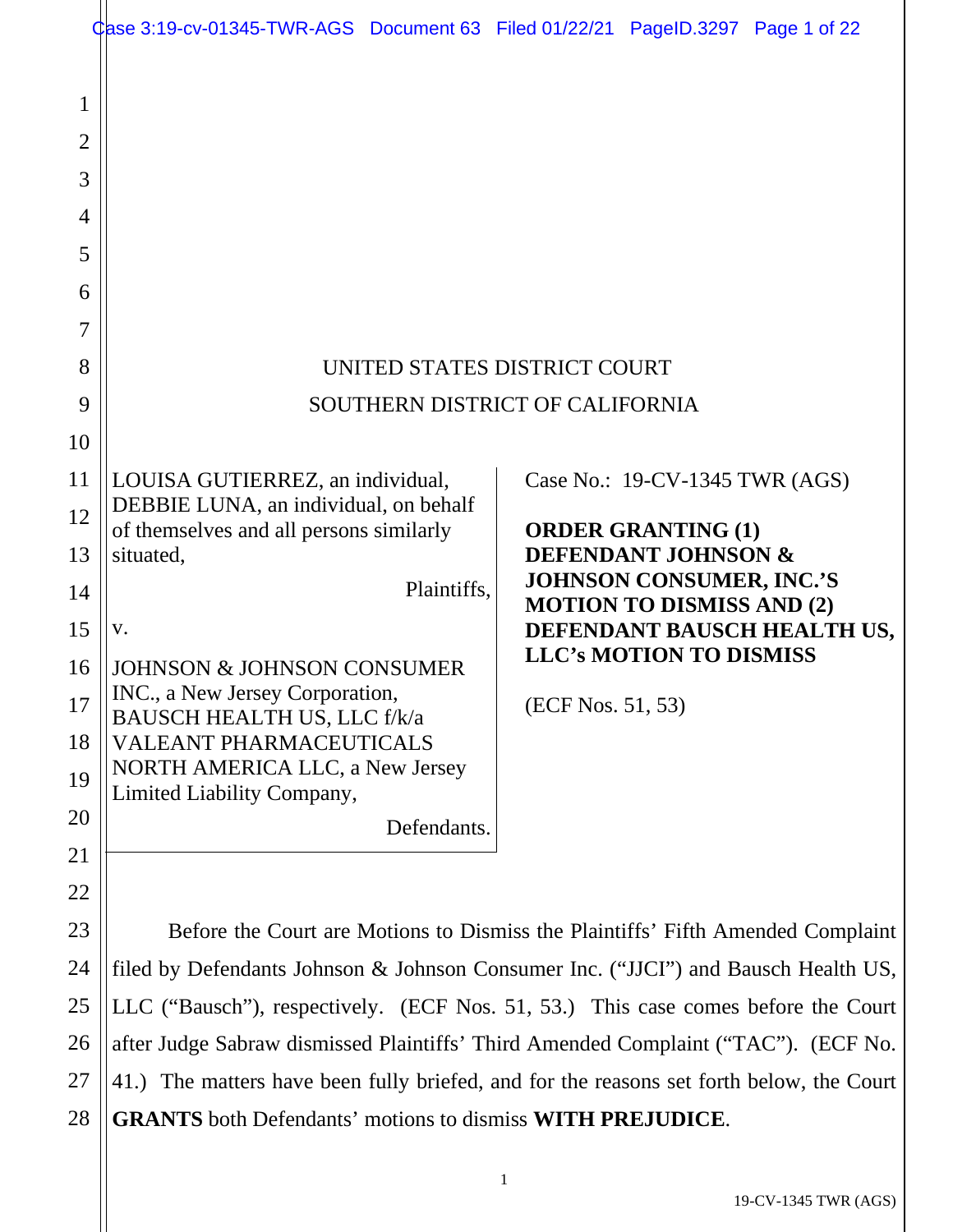25

26

27

28

# **I. BACKGROUND**

## **A. Factual Background**

Plaintiffs bring this putative class action against Defendants JJCI and Bausch for allegedly falsely and deceptively advertising the "Baby Powder" and "Shower to Shower" ("STS") products, respectively. Referred to in the FiAC as the "Talcum Products," the Baby Powder and STS products are used to "treat diaper rash, prevent odor, and 'provide a fresh feeling.'" (FiAC ¶ 2.) The STS product is a deodorant and antiperspirant. (*Id.* ¶ 60.)

Plaintiffs allege that Defendants made misleading representations in advertising and marketing the Talcum Products. Plaintiffs state that these misleading representations led them to believe that the Talcum Products were safe and pure, when they actually contained hazardous substances such as "asbestos, asbestiform fibers, lead, asilica, and arsenic." (*Id.* ¶¶ 10, 79, 82–84, 91–93, 98, 100, 102, 110.) Defendants allegedly described and advertised the Talcum Products using the following statements

and phrases:

- "#1 Choice for Hospitals"
- "#1 Choice for Adults"
- "Pure"
- "Most Pure"
- "For the Most Delicate Days of Life"
- "Choose Gentle" (*Id.* ¶¶ 2, 34, 44, 84, 87, 90, 91, 94.)

Defendants also made the following statements on the labels of the Baby Powder bottles:

- "For over 125 years Johnson's formulas have been specially designed for baby's unique and delicate skin."
- "Great for kids and adults too!"
- "Hypoallergenic & tested with dermatologists"
- "We love babies. Johnson's Baby Powder leaves skin feeling delicately soft and dry while providing soothing relief (*Id.* ¶¶ 77, 97.)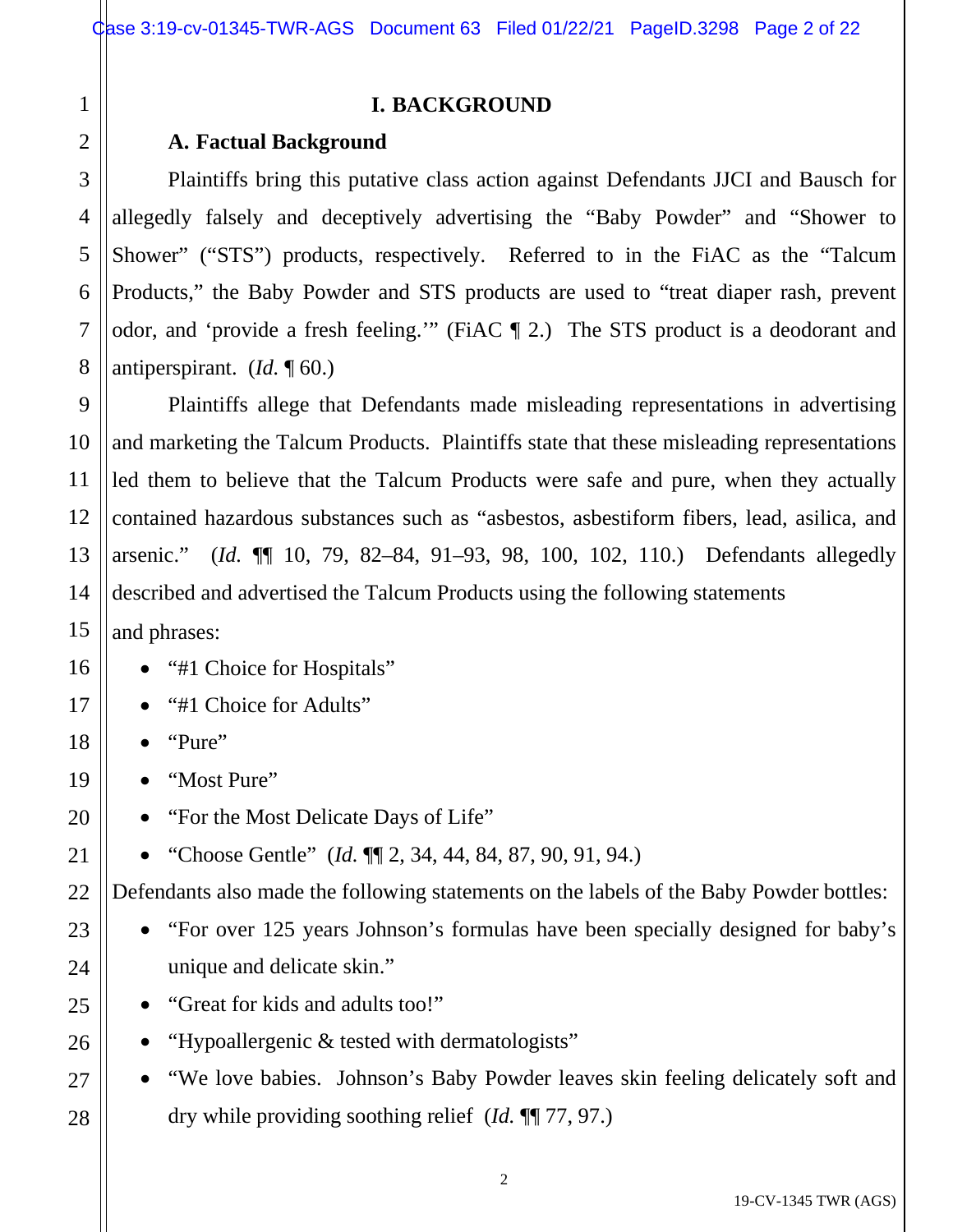For STS, Plaintiffs allege that Defendants made the following representations:

- "For nearly 50 years SHOWER TO SHOWER® Absorbent Body Powders have delivered long-lasting freshness. (*Id.* ¶ 101.)
- "Stay Fresh" (*Id.* ¶ 104.)
- "Power of Powder" (*Id.* ¶101.)
- "A sprinkle today, keeps the shower away" (*Id.* ¶ 60, 103.)

Plaintiffs argue that all of these statements are misleading because they suggest to consumers that the Talcum Products are "safe and pure," when they are not. (*Id.* ¶¶ 10, 93–94, 96.) According to Plaintiffs, these products contain contaminants that can cause cellular inflammation and oxidative stress. (*Id.* ¶¶ 7–8, 10, 91, 110.) They also allegedly pose inhalation risks. (*See id.* ¶¶ 91, 93, 110.)

These alleged misrepresentations—in addition to Defendants' marketing campaign that has been going on "for decades"—led Plaintiffs to purchase the Talcum Products, assuming that they were safe and pure. (*See id.* ¶¶ 1, 9, 113–14, 159–160.) Plaintiffs stopped buying the Talcum Products after reading a Reuters article published in December 2018 (*Id.*, Ex. C) that revealed that the Talcum Products often contained "hazardous substances" such as asbestos, lead, silica, arsenic, and/or asbestiform fibers. (*Id.* ¶¶ 16–17.)

# **B. Procedural Background**

20 21 22 23 24 25 26 27 28 On May 20, 2019, Plaintiffs filed this putative class action against JJCI in state court. (*See* ECF No. 1.) After JJCI removed the case to federal court (*see id.*), Plaintiffs amended their complaint to name Bausch as the correct manufacturer of STS. Plaintiffs then amended their complaints two more times before having their Third Amended Complaint ("TAC") dismissed. (*See* ECF No. 41.) In the TAC filed on November 4, 2019, Plaintiffs alleged that JJCI and Bausch violated the Consumer Legal Remedies Act ("CLRA"), Civil Code 1750, *et seq*., the False Advertising Law ("FAL"), Business & Professions Code 17500, *et seq*., and the Unfair Competition Law ("UCL"), Business & Professions Code 17200, *et seq*. (ECF No. 21.) Plaintiffs argued that Defendants JJCI

1

2

3

4

5

6

7

8

9

10

11

12

13

14

15

16

17

18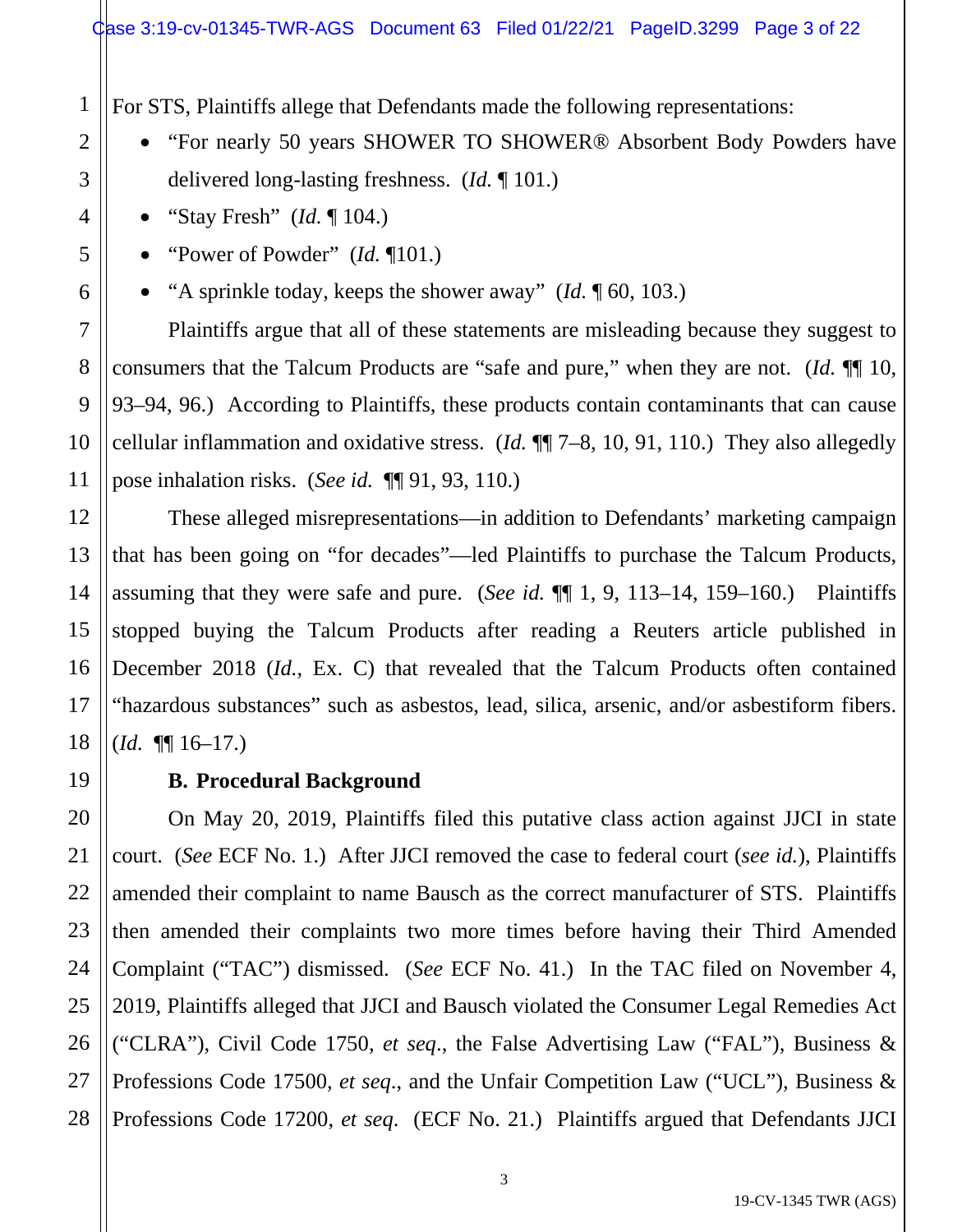1 2 3 4 and Bausch failed to warn about contaminants in their products and misled consumers by representing that their products were safe when they were not and contained asbestos, asbestiform fibers, lead, silica, and arsenic. (TAC ¶¶ 3, 5, 54, 75–92.) JJCI and Bausch respectively filed motions to dismiss. (ECF Nos. 28, 31.)

On April 27, 2020, the court granted Defendants' motions to dismiss. (ECF No. 41.) In doing so, the court made two separate and key findings. First, the court dismissed Plaintiffs' claim that Defendants misled consumers by failing to disclose the existence of contaminants in their products. (*Id.* at 12, 19.) The court found that California Proposition 65 governed any duty to disclose the existence of these contaminants, and since Plaintiffs did not comply with the pre-filing notice requirement under Proposition 65, they could not base their claims on Defendants' failure to disclose. (*Id.* at 12.)

Second, the court dismissed Plaintiffs' claims under the UCL, FAL, and CLRA for failing to meet Rule 9(b)'s heightened pleading standard. (*See id.* at 19.) The court noted that Plaintiffs fail to state that they actually viewed or relied on JJCI's and Bausch's alleged misrepresentations, and that Plaintiffs had "lumped" JJCI and Bausch together in a way that runs contrary to Rule 9(b). (*See id.* at 14–16.) In particular, the court noted that Plaintiffs failed to differentiate between JJCI and Bausch, instead referring to them collectively as "Defendants" and not identifying which Defendant did what. (*Id.* at 15– 16.)

In a similar vein, the court also rejected Plaintiffs' claim that they did not have to plead specific reliance under the California Supreme Court's decision in *In re Tobacco II,* 207 P.3d 20 (2009). (*Id.* at 14–16.) Plaintiffs argued that because Defendants had engaged in an extensive marketing campaign touting the safety of the Talcum Products, *In re Tobacco II* applied and Plaintiffs did not have to identify the specific misrepresentation that they relied on in making their purchase. (*Id.* at 14.) The court disagreed. The court found that *In re Tobacco II* did not apply because Plaintiffs had failed to allege exposure to the advertisement campaign. (*Id.*) In particular, given that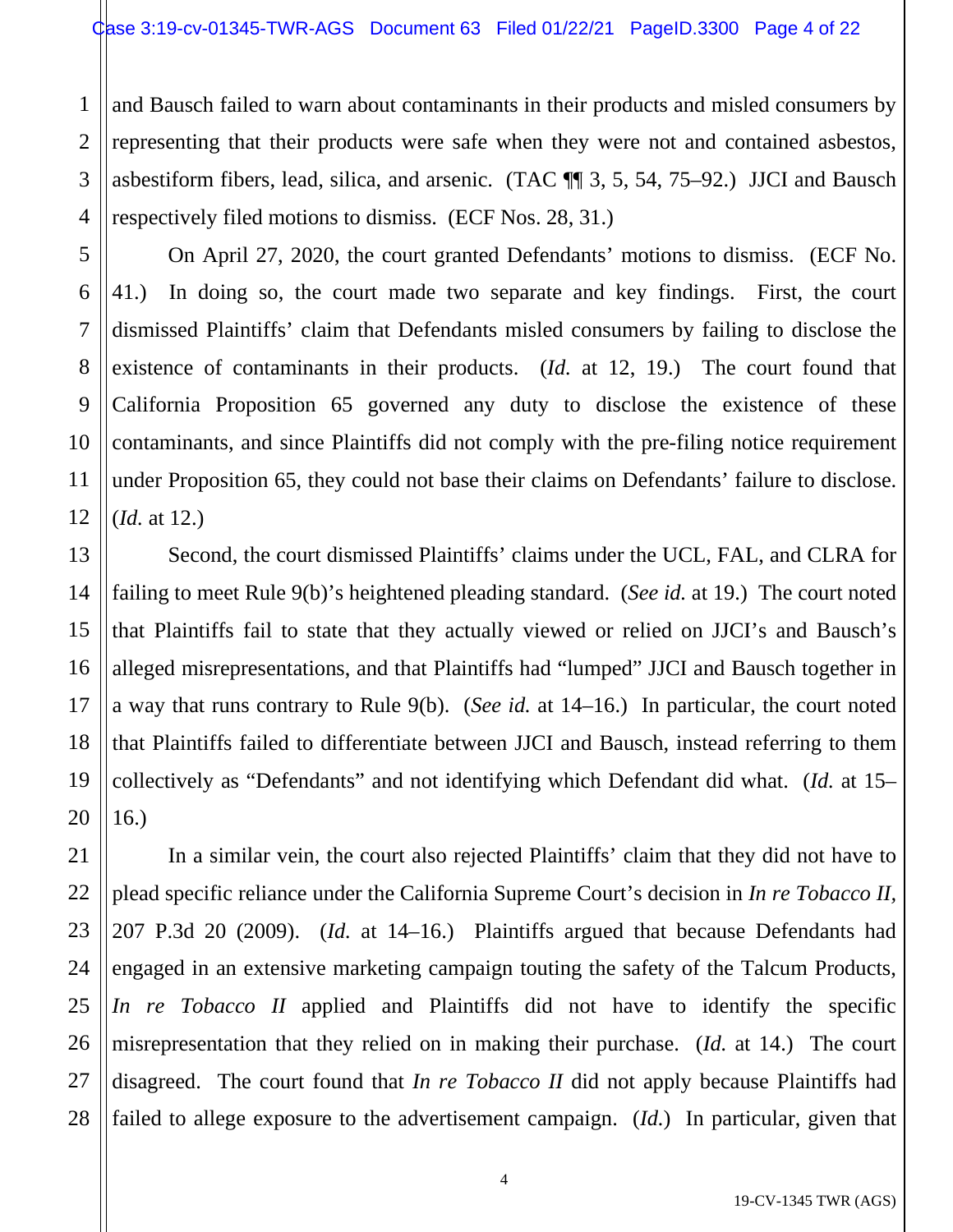1

2 3 4 5 6 7 the advertisements alleged in the TAC circulated between the 1970s and 1990s, or from a "world completely detached from Plaintiff's," the court stated that Plaintiffs must specifically allege *how* Defendants' alleged misrepresentations affected their decision to buy the Talcum Products. (*Id.*) The court granted Defendants' motions to dismiss without prejudice, stating that Plaintiffs must assert their claims under the UCL, FAL, and CLRA without relying on a duty to disclose, which Proposition 65 foreclosed. (*Id.* at 19.)

8 9 10 11 12 13 14 15 16 17 18 19 20 21 22 23 24 25 26 27 28 Since then, Plaintiffs have filed a Fourth and Fifth Amended Complaint. (ECF Nos. 42, 50.) The Fourth Amended Complaint had a short life, however, as less than one month after its filing, Plaintiffs filed a Motion for Leave to Amend. (ECF No. 45.). The court granted Plaintiffs' request—but not without stating that Defendants had made "reasoned arguments about the futility of Plaintiffs' amended claims." (ECF No. 49 at 7.) Four days after the court granted their motion, Plaintiffs filed the currently operative FiAC. The FiAC asserts the same causes of action under the UCL, FAL, and CLRA and similarly alleges that Defendants engaged in deceptive business practices by making misleading representations about the safety and purity of the Talcum Products. Plaintiffs include the following new information to bolster their claims: (1) that studies from a multi-district litigation in the District of New Jersey found that 69 percent of Talcum Products dating back from the past 50 years contained asbestos, and that Talcum Products can cause cellular inflammation and oxidative stress; (2) Defendants deceived Plaintiffs and the public by representing that their products were "pure," "the most pure," and "asbestos-free," when they were not; and (3) Defendants deceived the public by stating that their products were great for use on babies and children when the American Association of Pediatrics has stated clearly since 1981 that they pose inhalation risks to infants and children. (*See generally* FiAC.) Plaintiffs also highlight the following misrepresentations in the FiAC: "#1 Choice for Hospitals," "#1 Choice for Parents," "pure," "most pure," "for the most delicate days of life," and "choose gentle." (*Id.*) Lastly, Plaintiffs allege that Defendants' use of planograms and the placement of their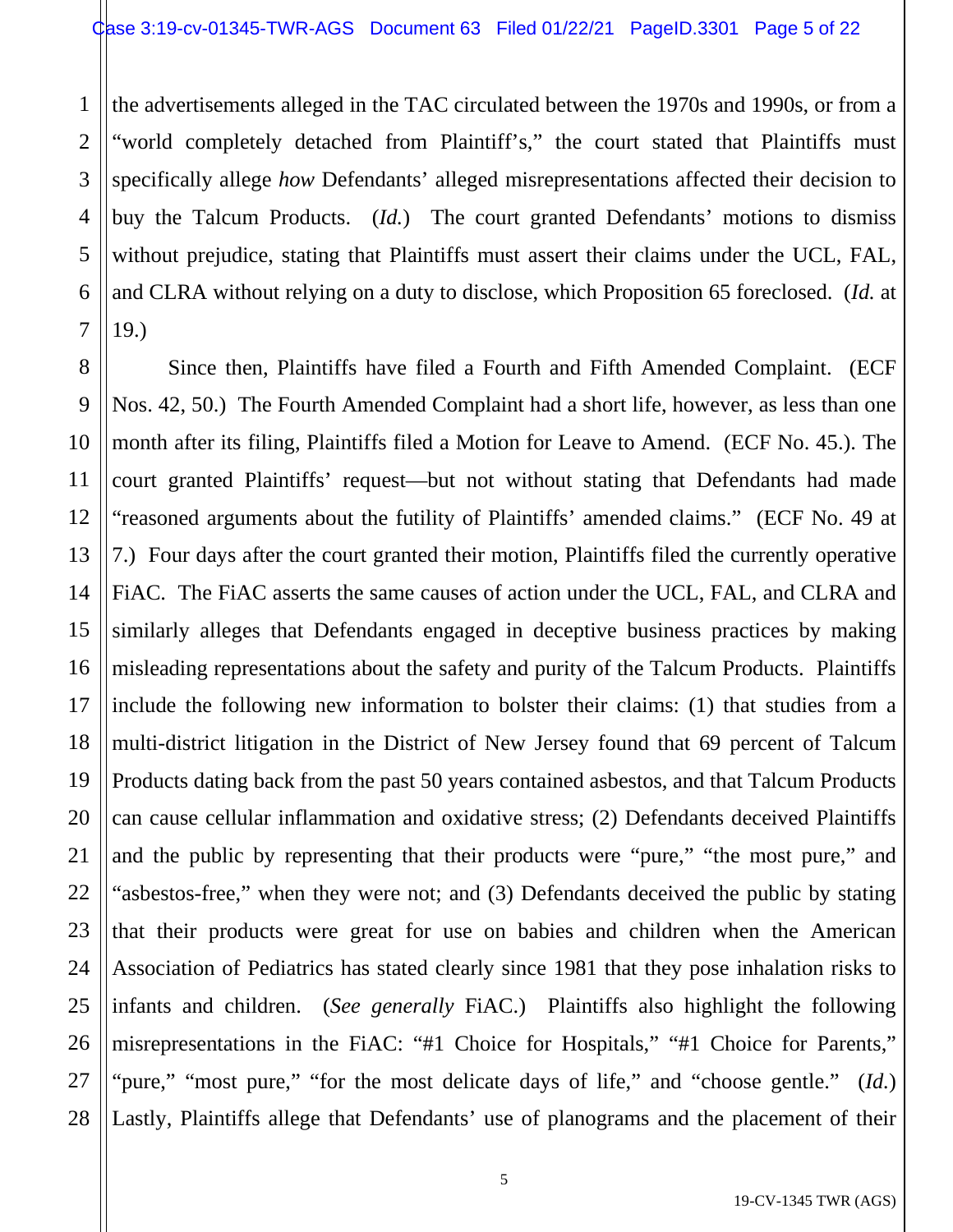1 2 Talcum Products in retail store aisles give a false impression that the Talcum Products are safe and pure, when they are not. (FiAC  $\P$  89, 141.)

JJCI and Bausch filed motions to dismiss, respectively. (ECF Nos. 51, 53.) Both Defendants argue that Plaintiffs' FiAC does not cure the deficiencies highlighted in the previous Order, namely that (1) Plaintiffs have not shown that the alleged misrepresentations are in fact misleading and that (2) they have not satisfied Rule 9(b). Furthermore, both JJCI and Bausch state that given this is Plaintiffs' *sixth* attempt to file a claim, this Court should now dismiss with prejudice. For the reasons below, the Court **GRANTS** the Defendants' request and **DISMISSES** Plaintiffs' claims **WITH PREJUDICE**.

#### **II. LEGAL STANDARD**

## **A. Federal Rule of Civil Procedure 12(b)(6)**

Rule 12(b)(6) allows a court to dismiss a complaint for "failure to state a claim upon which relief can be granted." Fed. R. Civ. P. 12(b)(6). To survive a motion to dismiss, the complaint must contain a "short and plain statement showing that the pleader is entitled to relief", backed by sufficient facts that make the claim "plausible on its face." Fed. R. Civ. P. 8(a)(2); *Ashcroft v. Iqbal*, 556 U.S. 662, 678, (2009) (quoting *Bell Atl. Corp. v. Twombly*, 550 U.S. 544, 547 (2007)). Plausibility requires "more than a sheer possibility that a defendant has acted unlawfully." *Iqbal*, 566 U.S. at 678. Rather, it demands enough factual content for the court to "draw the reasonable inference that the defendant is liable for the misconduct alleged." *Id.* (citing *Twombly*, 550 U.S. at 556). The court must accept as true "all factual allegations in the complaint" and "construe the pleadings in the light most favorable to the nonmoving party." *Manzarek v. St. Paul Fire & Marine Ins. Co.*, 519 F.3d 1025, 1031 (9th Cir. 2008). This presumption does not extend to conclusory allegations, "unwarranted deductions of fact, or unreasonable inferences." *See In re Gilead Scis. Sec. Litig.*, 536 F.3d 1049, 1055 (9th Cir. 2008). / / /

28 / / /

3

4

5

6

7

8

9

10

11

12

13

14

15

16

17

18

19

20

21

22

23

24

25

26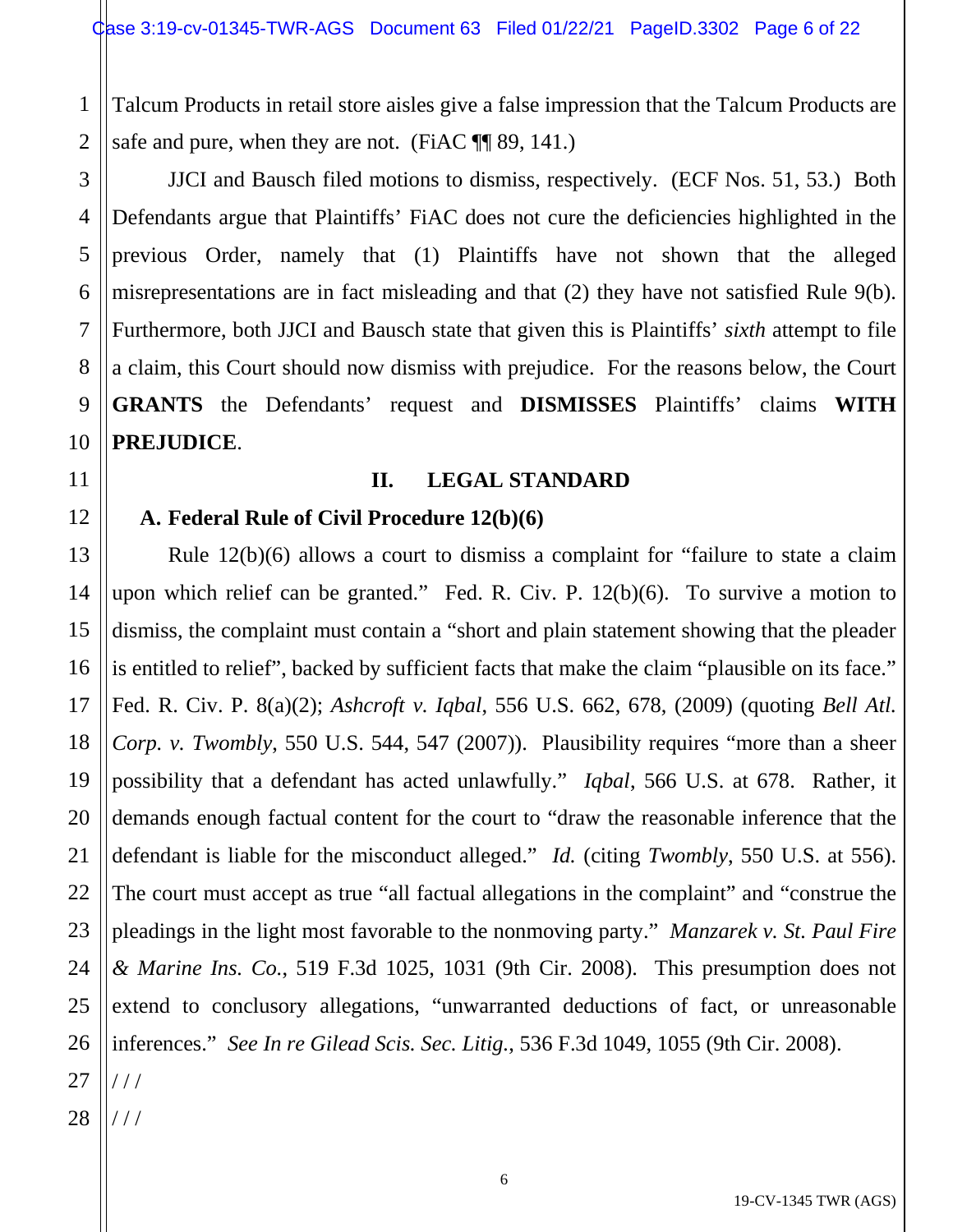#### **B. Federal Rule of Civil Procedure 9(b)**

1

2

3

5

7

8

9

10

11

12

13

14

15

16

17

18

20

21

22

23

27

4 6 For claims based in fraud, Rule 9(b) applies and imposes a heightened pleading standard. *See Davidson v. Kimberly-Clark Corp.*, 889 F.3d 956, 964 (9th Cir. 2018). Under Rule 9(b), the plaintiff must state with "particularity the circumstances constituting the fraud or mistake." Fed. R. Civ. P. 9(b). This means that the plaintiff must state the "who, what, when, where, and how' of the misconduct charged." *Vess v. Ciba-Geigy Corp. USA*, 317 F.3d 1097, 1106 (9th Cir. 2003) (citation omitted). The plaintiff must also state "what is false or misleading about the purportedly fraudulent statement, and why it is false." *Davidson*, 889 F.3d at 964 (citations omitted). In cases involving more than one defendant, Rule 9(b) does not allow the plaintiff to "lump [the] multiple defendants together." *Swartz v. KPMG LLP*, 476 F.3d 756, 764–65 (9th Cir. 2007). Rather, the plaintiff must "differentiate their allegations" and "inform each defendant separately of the allegations surrounding his alleged participation in the fraud." *Id.* This ensures that each defendant has notice of their particular misconduct so that they can "defend against the charge and not just deny that they have done anything wrong." *Bly-Magee v. California*, 236 F.3d 1014, 1019 (9th Cir. 2001) (internal quotation marks and citation omitted).

## **C. UCL, FAL, and CLRA and the Reasonable Consumer Test**

19 24 25 26 28 Courts often analyze claims under the UCL, FAL, and CLRA together "because they share similar attributes." *In re Sony Gaming Networks & Customer Data Sec. Breach Litig.*, 996 F. Supp. 2d 942, 985 (S.D. Cal. 2014). California's UCL prohibits any "unlawful, unfair or fraudulent business act or practice." Cal. Bus. & Prof. Code § 17200. California's FAL prohibits any "unfair, deceptive, untrue or misleading advertising." Cal. Bus. & Prof. Code § 17500. Any FAL violation amounts to a UCL violation*. See Williams v. Gerber Prod. Co.*, 552 F.3d 934, 938 (9th Cir. 2008) (quoting *Kasky v. Nike, Inc.*, 45 P.3d 243, 250 (2002)). California's CLRA prohibits "unfair methods of competition and unfair or deceptive acts or practices." Cal. Civ. Code § 1770. Claims under all three of these statutes are subject to the "reasonable consumer test." *Williams*,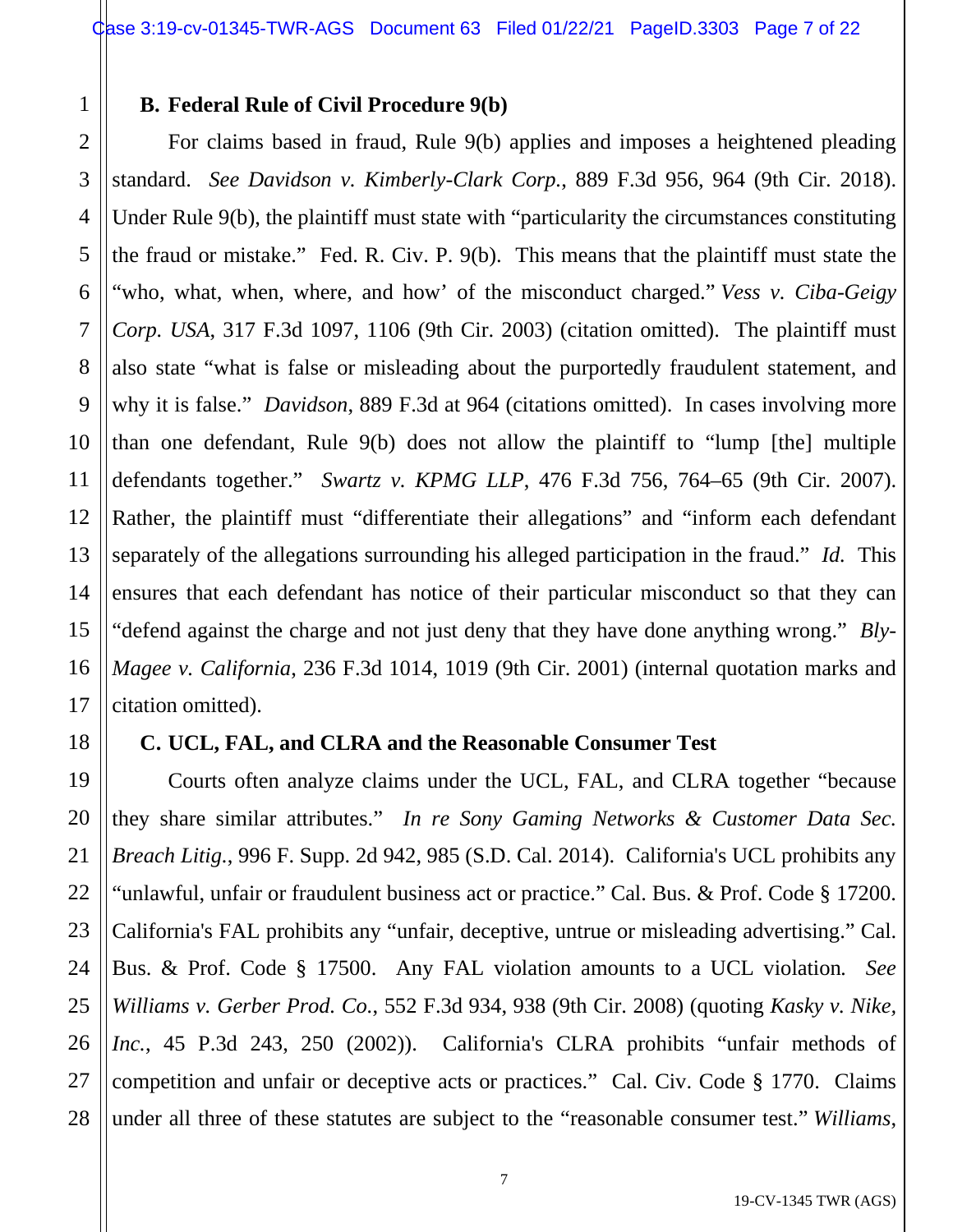1 2 3 4 5 6 7 8 552 F.3d at 938 (9th Cir. 2008) (citing *Freeman v. Time, Inc.*, 68 F.3d 285, 289 (9th Cir. 1995)). The reasonable consumer test requires a probability that a "significant portion of the general consuming public or of targeted consumers, acting reasonably in the circumstances, could be misled." *Ebner v. Fresh, Inc.*, 838 F.3d 958, 965 (9th Cir. 2016) (internal quotation marks omitted). Courts have dismissed cases under the reasonable consumer test only in select circumstances, particularly where the "alleged violations of the UCL, FAL, and CLRA are simply not plausible." *Ham v. Hain Celestial Grp., Inc.*, 70 F. Supp. 3d 1188, 1193 (N.D. Cal. 2014).

# **III. ANALYSIS**

Both JJCI and Bausch argue that this Court should dismiss the FiAC for (1) failing to show that the alleged misrepresentations are misleading and (2) failing to plead particularities and reliance under Rule 9(b). The Court must first analyze whether Plaintiffs meet Rule 9(b)'s pleading standard. *See Loomis v. Slendertone Distribution, Inc.*, 420 F. Supp. 3d 1046, 1079 (S.D. Cal. 2019) (stating that the court must first ensure whether "Plaintiff meets the Rule 9(b) threshold before assessing whether Plaintiff alleges sufficient facts to demonstrate a reasonable consumer would be deceived by the advertisements.").

# **A. Defendant JJCI**

9

10

11

12

13

14

15

16

17

18

19

20

21

22

23

24

Since Plaintiffs allege that JJCI made misleading representations about the Talcum Products, they effectively base their UCL, FAL, and CLRA claims in fraud. Thus, Rule 9(b) applies.1 *See Kearns v. Ford Motor Co.*, 567 F.3d 1120, 1125 (9th Cir. 2009). Here, Plaintiffs fall short of meeting Rule 9(b)'s standard for two reasons: (1) they do not plead "what" they actually viewed and read; and (2) they do not adequately plead reliance.

<sup>25</sup> 26 27 28 <sup>1</sup> In their Oppositions (ECF Nos. 56, 57), Plaintiffs argue that Rule 9(b) does not apply to their claims. Plaintiffs base this argument on *Moore v. Mars Petcare US, Inc.*, 966 F.3d 1007 (9th Cir. 2020). But this argument is unconvincing. As Defendants point out, the portion of the opinion that Plaintiffs rely on is dicta. (*See* ECF No. 58 at 7.) Further, *Moore* only contemplates a *possibility* that Rule 9(b) may not apply to certain claims under the UCL, FAL, and CLRA. *See Moore*, 966 F.3d at 1018, n. 11. Here, Plaintiffs have not shown that this possibility applies.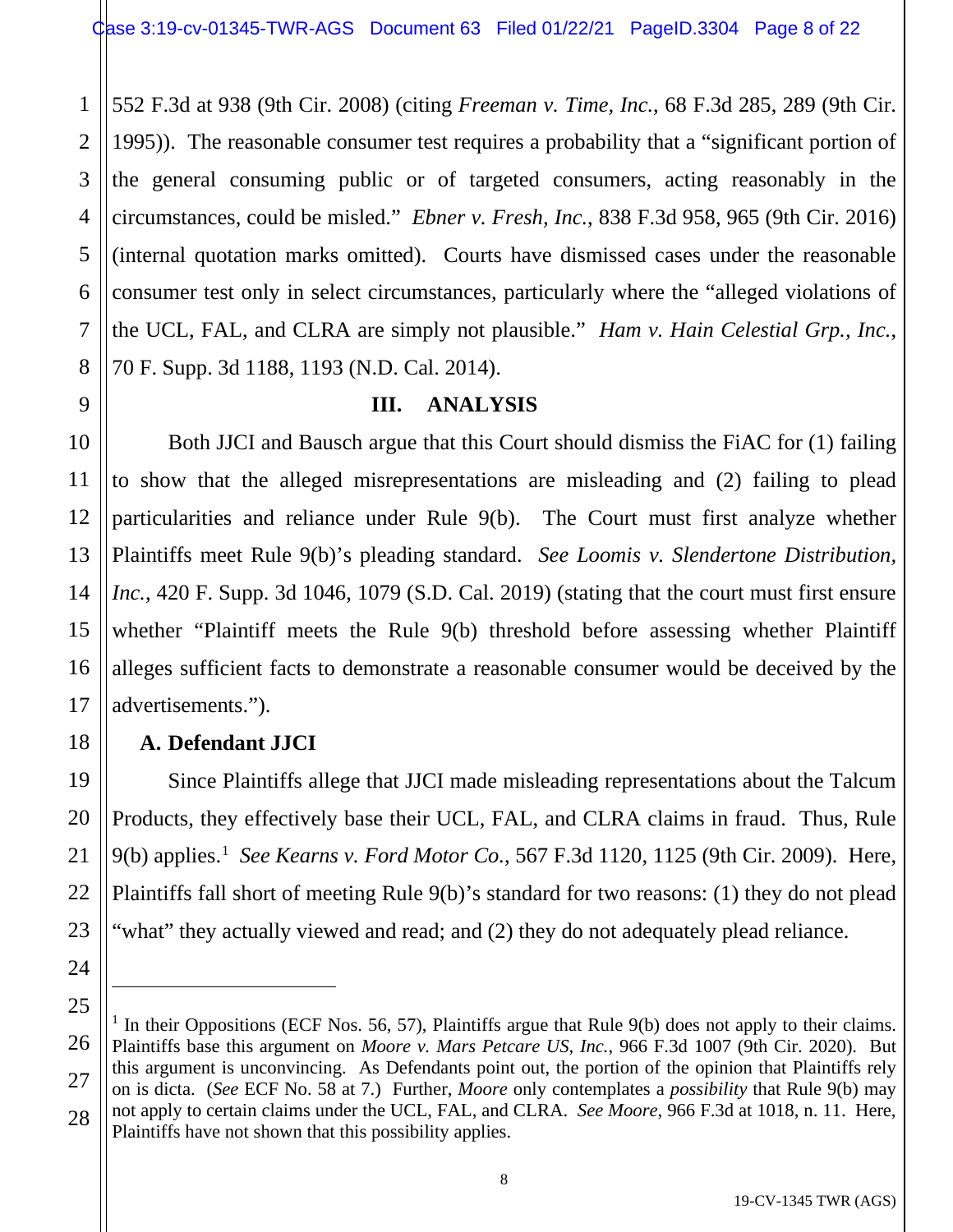#### **1. Plaintiffs Do Not Satisfy Rule 9(b)'s Heightened Pleading Standard**

1

2

3

4

5

6

7

8

9

10

11

12

23

27

"In a deceptive advertising case, Rule 9(b) requires that the plaintiff(s) identify specific advertisements and promotional materials." *Janney v. Mills*, 944 F. Supp. 2d 806, 818 (N.D. Cal. 2013). Further, the plaintiff must allege what the "advertisements or other sales material specifically stated." *Kearns,* 567 F.3d at 1126 (9th Cir. 2009).

Throughout the FiAC, Plaintiffs fall short of this standard. Apart from a few exceptions, Plaintiffs do not allege the specific content of the advertisement they viewed. (*See* FiAC ¶¶ 93, 95, 96.) Instead, they only provide their own interpretation of the advertisements. For example, Plaintiffs state that they "viewed and relied upon the statements and advertisements made by Johnson & Johnson that the Talcum Products were pure." (*Id.* ¶ 93.) Further, Plaintiffs also state that they "viewed and saw the various advertisements by Johnson & Johnson touting the safety of the Talcum Products." (*Id.*

13 14 15 16 17 18 19 20 21 ¶ 95.) Neither of these claims—and others like it in the FiAC (*see id.* ¶¶ 94, 96, 109, 113–114)—identify *which specific advertisement* Plaintiffs relied on or *what the advertisement explicitly said*. Merely alleging that the advertisements stated that the Talcum Products were "pure," "safe," (*id.* ¶¶ 93, 95) or that they would keep you "fresh" and "odor free" (*id.* ¶¶ 113–114) without identifying the particular advertisement that Plaintiffs viewed does not satisfy Rule 9(b). *See Tabler v. Panera LLC*, No. 19-CV-01646-LHK, 2020 WL 3544988, at \*7 (N.D. Cal. June 30, 2020) (finding that the plaintiff does not satisfy Rule 9(b) because she fails to identify which specific advertisements that she "actually saw and relied upon" in making her purchase).

22 24 25 26 28 The same applies to Plaintiffs' claims that JJCI marketed the Talcum Products as the "#1 Choice for Hospitals" and "#1 Choice for Adults." (*See, e.g.*, FiAC ¶ 87.) The FiAC contains only one advertisement that made these statements. (*See id.*, Ex. I.) But as JJCI notes, this advertisement does not concern the Talcum Products at all. Thus, with respect to the Talcum Products specifically, Plaintiffs do not identify which advertisement they viewed that contained the slogans "#1 Choice for Hospitals" and "#1 / / /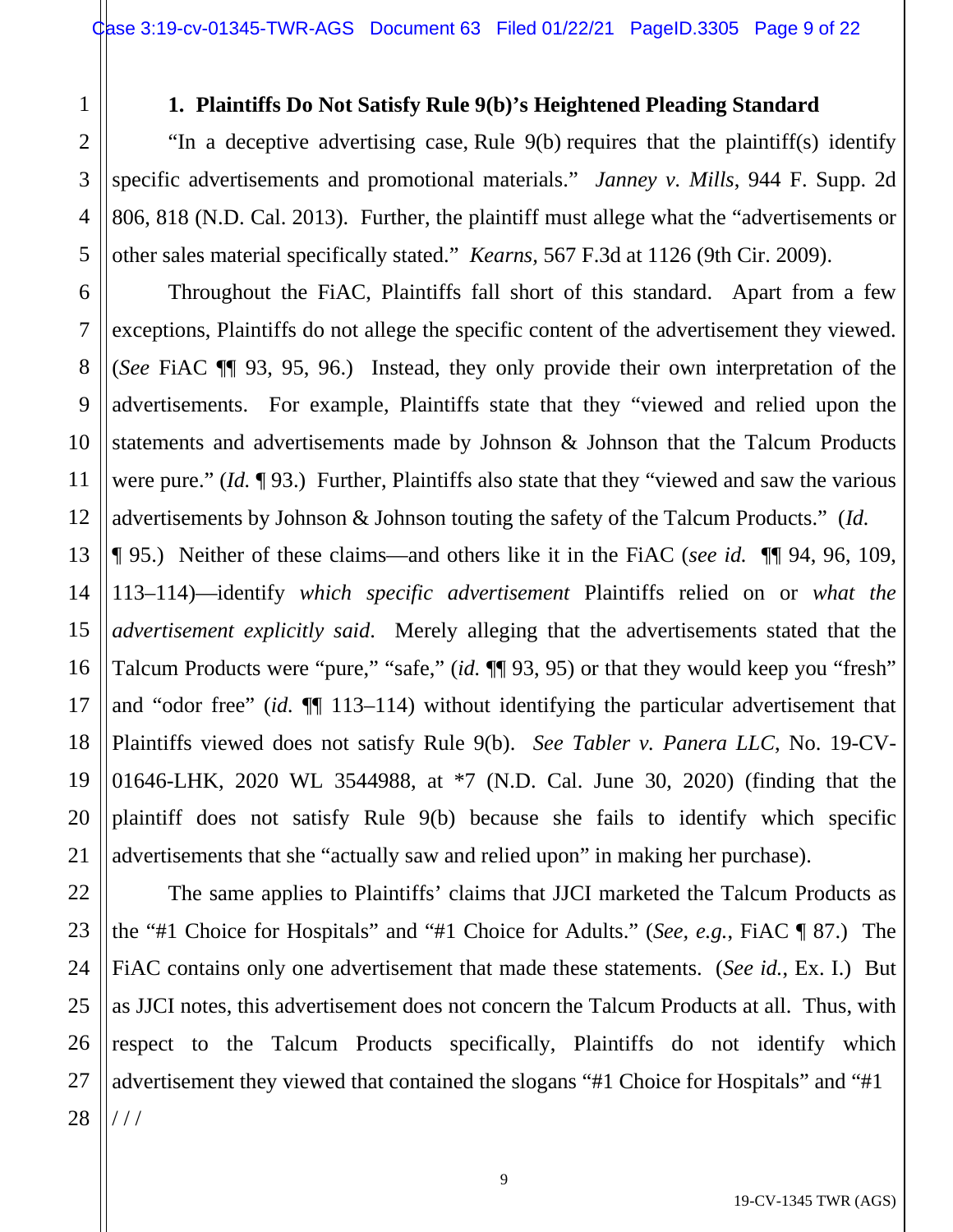1 2 Choice for Adults." For this reason, Plaintiffs' claim falls short of satisfying Rule 9(b)'s standard.

#### **2. Reliance**

3

5

7

11

12

13

14

15

16

17

18

19

20

21

22

23

24

25

4 6 8 9 10 To the extent Plaintiffs identify specific misrepresentations and advertisements that JJCI made, they must also allege that they viewed, read, and relied on them. "Plaintiffs alleging claims under the FAL and UCL are required to plead and prove actual reliance on the misrepresentations or omissions at issue." *Great Pac. Sec. v. Barclays Capital, Inc.*, 743 F. App'x 780, 783 (9th Cir. 2018) (*citing Kwikset Corp. v. Superior Court*, 246 P.3d 877 (2011)). Plaintiffs must also plead actual reliance for fraud-based claims under the CLRA. *See Ehrlich v. BMW of N. Am., LLC*, 801 F. Supp. 2d 908, 919 (C.D. Cal. 2010).

Plaintiffs list several specific statements that JJCI made in the relevant time period. In particular, Plaintiffs list the following statements placed on the labels of JJCI's Baby Powder bottles:

- "For over 125 years Johnson's formulas have been specially designed for baby's unique and delicate skin."
- "Great for kids and adults too!"
- "Hypoallergenic & tested with dermatologists"
- "We love babies. Johnson's Baby Powder leaves skin feeling delicately soft and dry while providing soothing relief (FiAC  $\P$  97.)

Plaintiffs also allege that JJCI represented the Talcum Products as "pure," "most pure," (*id.* ¶¶ 84, 94, Ex. T) and used phrases in their marketing such as "choose gentle," and "for the most delicate days of life."2 (*Id.* ¶ 90.)

<sup>26</sup> 27 28 <sup>2</sup> Plaintiffs state that JJCI represented its Talcum Products as the "#1 Choice for Hospitals" and the "#1 Choice for Parents." But Plaintiffs do not identify which particular advertisement they viewed that makes this claim. Apart from citing an advertisement that does not concern the Talcum Products at all (*see* FiAC ¶ 87, Ex. I), Plaintiffs do not point to any other advertisement where JJCI used these slogans in marketing the Talcum Products.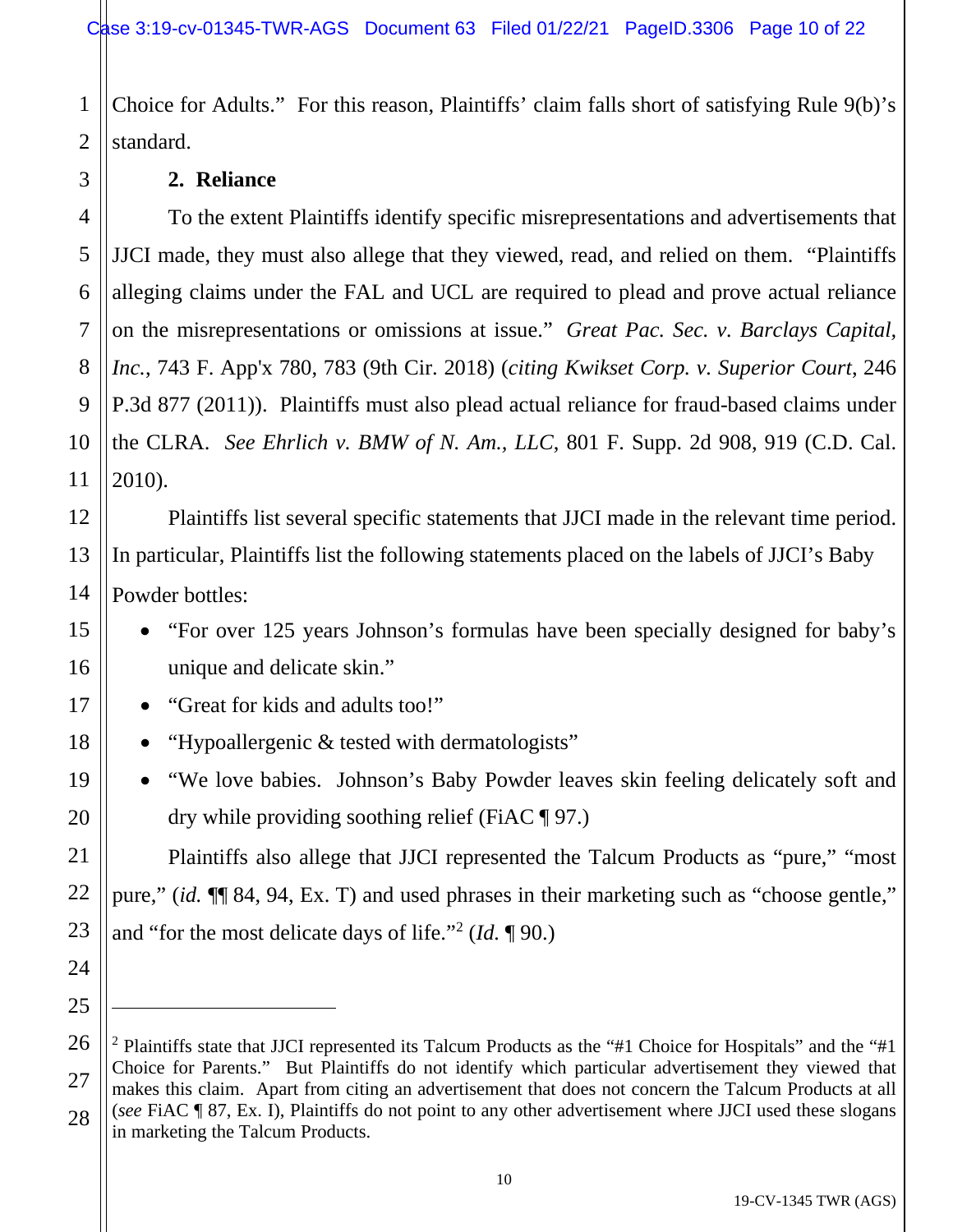1

2

3

5

7

8

9

10

11

12

13

14

15

16

17

18

19

4 6 Here, although Plaintiffs specifically identify the alleged misrepresentation by JJCI, Plaintiffs do not allege that they relied on these misrepresentations. (*See id.* ¶¶ 84, 90, 97.) The same applies to Plaintiffs' claims that JJCI made misleading statements about the Talcum Products on webpages and social media. (*Id.* ¶¶ 91–92, 109.) Plaintiffs fail to allege that they viewed or relied on these statements at all. *See Beecher v. Google N. Am. Inc.*, No. 18-CV-00753-BLF, 2018 WL 4904914, at \*2 (N.D. Cal. Oct. 9, 2018) (holding that the plaintiff falls short of meeting Rule 9(b)'s standards because he fails to allege that he "viewed Google's alleged misrepresentations, much less that he relied on those misstatements.").

To the extent Plaintiffs allege reliance, their claims fall short of Rule 9(b) for the same reason noted above: they fail to identify *which particular advertisement* they relied on. For example, Plaintiffs state that they relied on JJCI's representations that the Baby Powder was "pure," "the most pure," and the #1 Choice for Hospitals." (FiAC  $\P$  10, 94– 95) without specifying *which* advertisement actually induced their reliance. The same applies to the series of advertisements and representations that Plaintiffs provide. (*See*  FIAC, Ex. L–X.) Merely supplying a list of advertisements and the misleading statements that JJCI made does not show which specific advertisement or statement that Plaintiffs actually saw. Thus, these claims fall short of the specificity required by Rule 9(b).

20 21 22 23 24 25 26 27 28 In their Opposition, Plaintiffs argue that they have satisfied the reliance requirement because they alleged that they were "convinced that the Talcum Products were safe for use *based on the affirmative statements made on the bottles of the Baby Powder*." (FiAC ¶ 113) (emphasis added). But this does not save their claims. Here, to the extent that this statement suggests reliance, Plaintiffs do not identify *which* affirmative misrepresentation on the Baby Powder bottle they relied on. *See Tabler v. Panera LLC*, No. 19-CV-01646-LHK, 2020 WL 3544988, at \*8 (N.D. Cal. June 30, 2020) (stating that, although Plaintiff list a "*range* of representative advertisements that she alleges to be misleading," she provides "no indication of *which statements*, if any,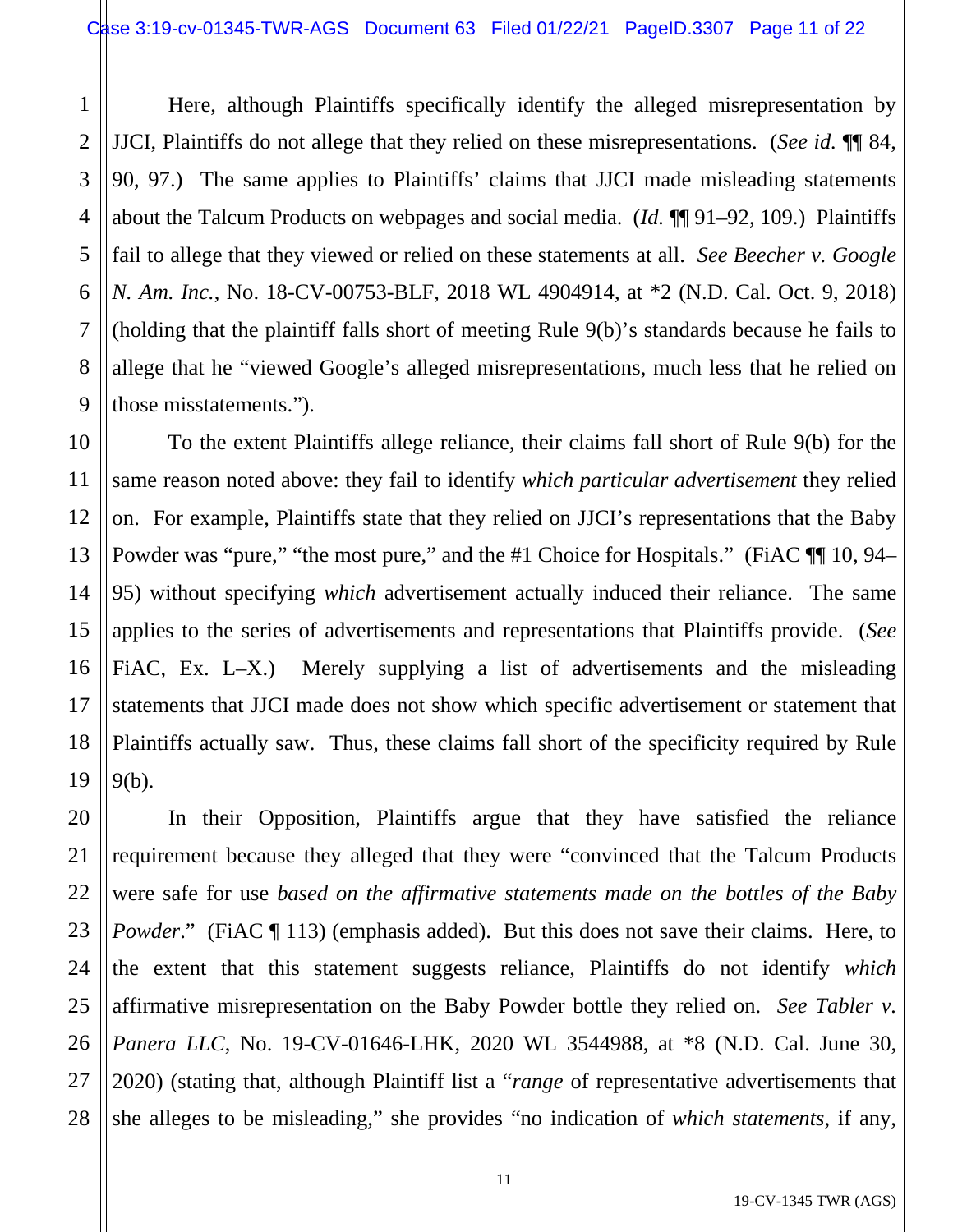#### Case 3:19-cv-01345-TWR-AGS Document 63 Filed 01/22/21 PageID.3308 Page 12 of 22

1 2 3 4 5 6 7 8 9 10 11 12 13 14 15 16 Plaintiff *herself* relied upon before purchasing the unspecified Products.") (emphasis added); *see also In re Arris Cable Modem Consumer Litig.*, No. 17-CV-01834-LHK, 2018 WL 288085, at \*8 (N.D. Cal. Jan. 4, 2018) (stating that plaintiff does not satisfy Rule 9(b) when the plaintiff "generally identifies allegedly misleading statements but fails to specify *which* statements the plaintiff actually saw and relied upon.") (emphasis added). Further, all of these representations concern whether the Talcum Products are safe to use. And as Defendants argue, Plaintiffs have not carried their burden of showing that the Talcum Products are unsafe. First, Plaintiffs have not shown that the Talcum Products contain unsafe *levels* of contaminants, as Judge Sabraw noted in his order. Second, in terms of inhalation risks, JJCI posted clear warning labels on their products, which as a qualifier, can "ameliorate any tendency . . . to mislead."<sup>3</sup> *Moore v. Mars Petcare US, Inc.*, 966 F.3d 1007, 1017 (9th Cir. 2020). And third, as JJCI argues, Plaintiffs have not adequately shown how cellular inflammation and oxidative stress are harmful. (*See* ECF No. 58 at 2, 6.) Thus, Plaintiffs fall short of Rule 9(b) on two fronts: they fail to allege the particularities that Rule 9(b) requires, and they fail to show how these representations are false or misleading.

17 18 19 20 22 23 24 25 Plaintiffs also state that they viewed and relied on television advertisements that ran during the Class Period. (FiAC  $\parallel$  96.) Here, Plaintiffs identify the specific advertisements at issue and allege that they relied on them. Nonetheless, Plaintiffs fall short—not under Rule 9(b), but rather under the reasonable consumer test. As JJCI notes, two of the advertisements that Plaintiffs specify— "Your Whole Life" and "Gentle is Everything"—do not state anything about Talcum Products. The third advertisement was aired by a third party—not by JJCI. Thus, even if Plaintiffs allege that they relied on these specific advertisements, their reliance was unreasonable. To be sure, although courts typically defer ruling on the reasonable consumer test at the motion to dismiss

21

<sup>27</sup> 28  $3$  All of the cases that Plaintiffs cite are distinguishable because they concern warning labels either written in fine print or placed inconspicuously on the product where consumers would not likely check. (*See* ECF No. 56 at 9.)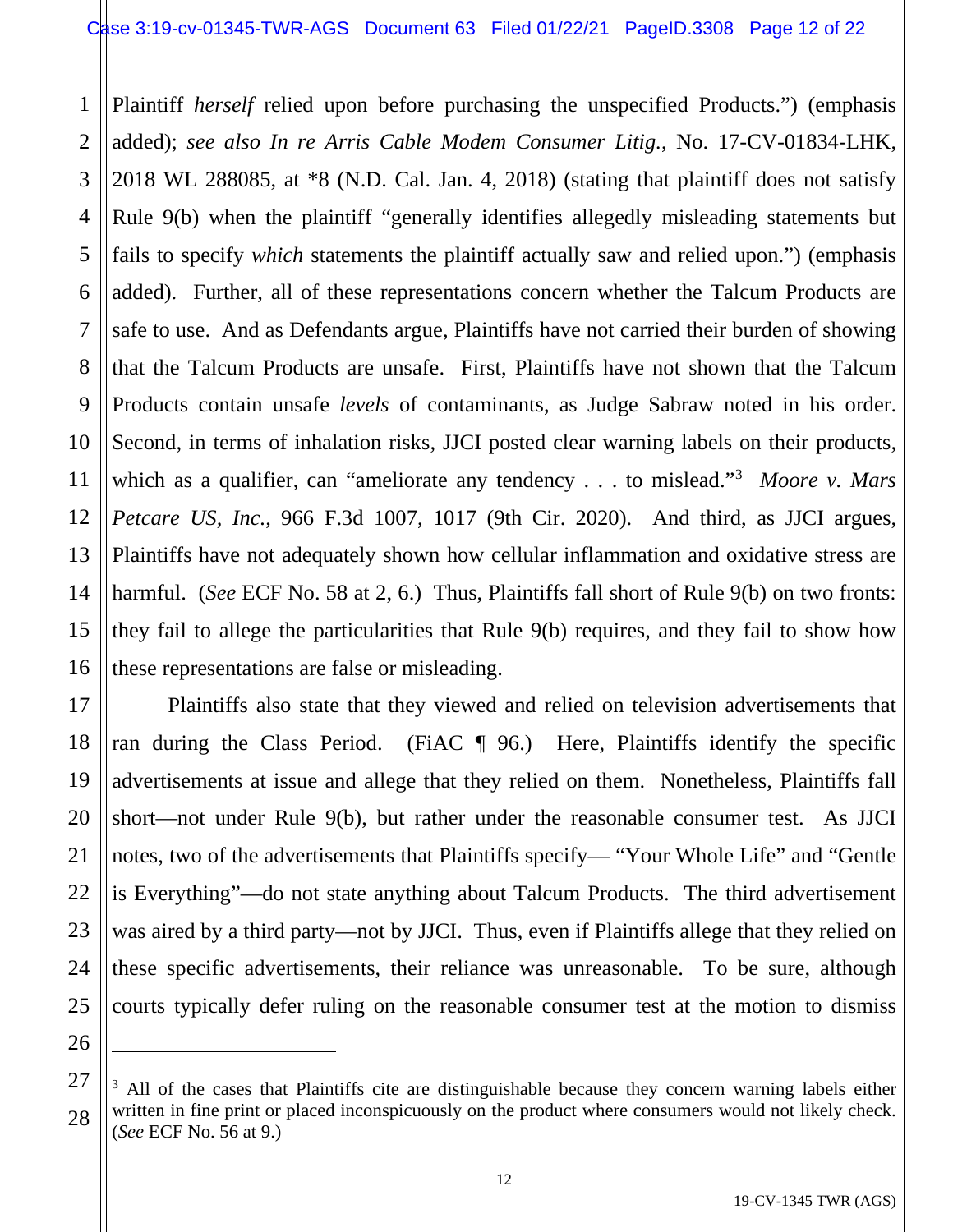1 2 3 4 5 6 7 8 9 10 11 stage, they *have* dismissed cases when it seems plain that no reasonable consumer would view the advertisement and be misled in the manner that plaintiffs allege. For example, in *Werbel ex rel. v. Pepsico, Inc.*, 2010 WL 2673860, at \*3 (N.D. Cal. July 2, 2010), the court held that no reasonable consumer would be misled into believing that the cereal, "Cap'n Crunch," derives any nutritional value from berries. The court noted that there were "no representations that the Crunch Berries [were] derived from real fruit nor [were] there any depictions of any fruit on the cereal box." *Id.* Similarly, the television advertisements that Plaintiffs identify here make no representations about the Talcum Products at all. Indeed, they do not even feature the Talcum Products. Thus, Plaintiffs' claim that they relied on these two television advertisements to make inferences about the Talcum Products does not pass the reasonable consumer test.

#### **3.** *In re Tobacco II* **Exception Does Not Apply**

12

13

15

17

18

21

22

23

27

14 16 19 20 24 25 26 28 Plaintiffs try to overcome these shortcomings by alleging that the *In re Tobacco II*  exception applies. It does not. In *In re Tobacco II,* the plaintiffs alleged that cigarette manufacturers had conducted a "decades-long campaign of deceptive advertising and misleading statements about the addictive nature of nicotine and the relationship between tobacco use and disease." 207 P.3d 20, 25 (2009). The California Supreme Court held that when a plaintiff alleges "exposure to a long-term advertising campaign," the plaintiff does not have to plead with an "unrealistic degree of specificity that the plaintiff relied on particular advertisements or statements." *Id.* at 40. In this way, the *In re Tobacco II* exception is narrow. *See Kane v. Chobani, Inc.*, No. 12-CV-02425-LHK, 2013 WL 5289253, at \*9 (N.D. Cal. Sept. 19, 2013); *see also Haskins v. Symantec Corp.*, No. 13- CV-01834-JST, 2013 WL 6234610, at \*5 (N.D. Cal. Dec. 2, 2013). Plaintiffs can assert the *In re Tobacco II* exception only when "the plaintiff has been exposed to numerous advertisements over a period of decades." *Kane*, 2013 WL 5289253, at \*9 (N.D. Cal. Sept. 19, 2013). Plaintiffs who have never been exposed to an alleged misleading advertising campaign cannot rely on the *In re Tobacco II* exception. *Id.* (citing *Pfizer Inc. v. Superior Court*, 105 Cal. Rptr. 3d 795, 803 (2010)). And although Plaintiffs do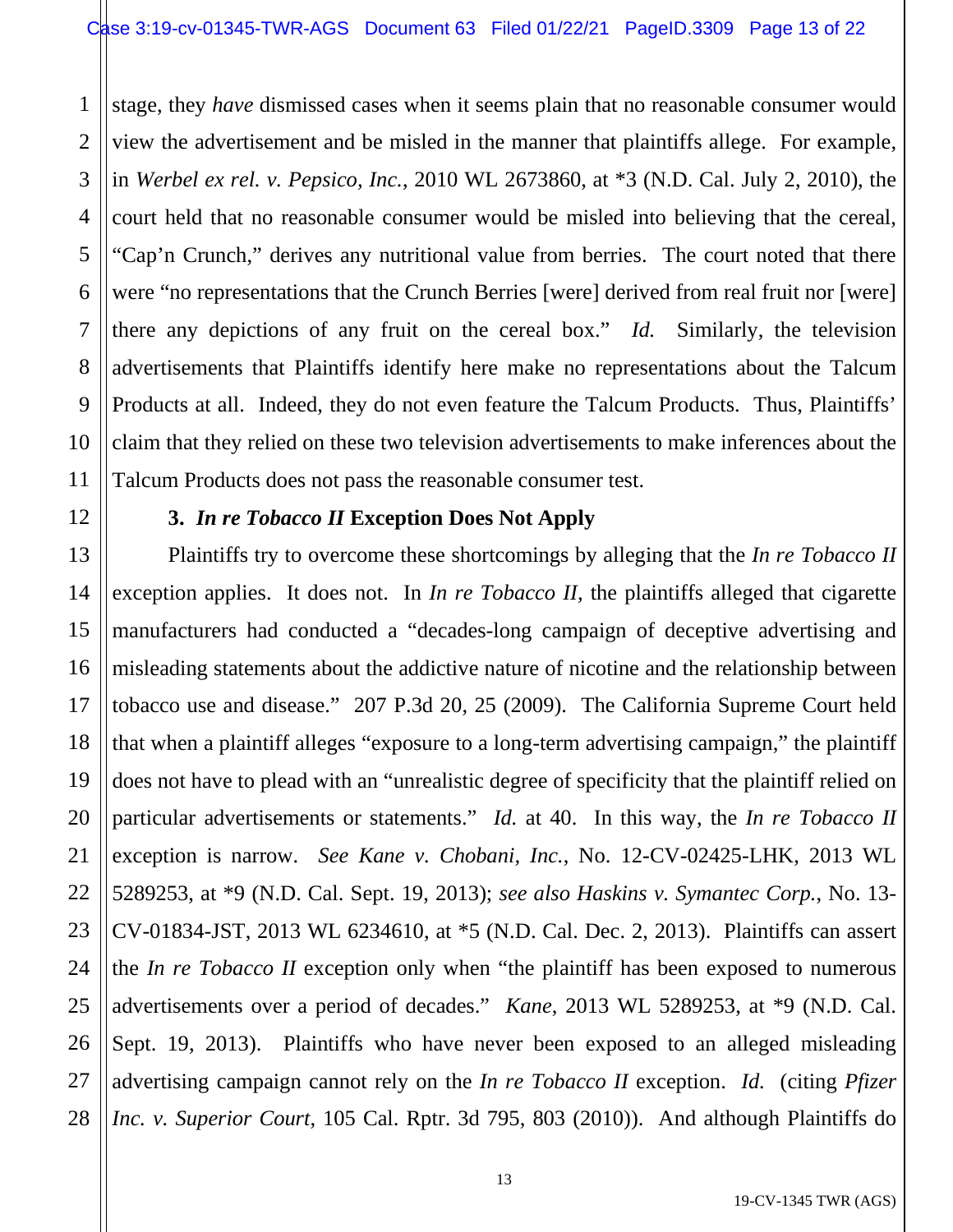1 2 3 not have to allege a specific advertisement that they relied on, they must still allege that they viewed and relied on the marketing campaign. *See In re Tobacco II Cases*, 207 P.3d at 40–41 (2009).

4 5 6 7 8 9 10 11 12 13 14 15 16 17 18 19 20 Plaintiffs' claims do not fall within this narrow exception. First, Plaintiffs fail to establish a "long-term marketing campaign" during the relevant class period. Plaintiffs allege a combination of advertisements that either (1) predate their purchase by *years*, (2) have nothing to do with the Talcum Products, or (3) were published or aired during the relevant period but which Plaintiffs never viewed. In particular, many advertisements alleged in the FiAC ran between the 1970s and 1990s. (*See* FiAC ¶¶ 81–82, 84.) Others, as JJCI notes, aired in foreign markets. (*Id.* ¶ 83.) This stands in contrast to *Opperman v. Path, Inc.*, 84 F. Supp. 3d 962, 979 (N.D. Cal. 2015), where the court found that plaintiffs had adequately alleged a pervasive and extensive advertising campaign in part because they had (1) provided in their complaint examples of the extensive marketing campaign during the relevant period that spanned eighteen pages and (2) attached advertisements that were representative of the marketing at issue. Here, Plaintiffs attach (1) certain "press releases … that an average consumer would be unlikely to read," *Haskins v. Symantec Corp.*, No. 13-CV-01834-JST, 2014 WL 2450996, at \*2 (N.D. Cal. June 2, 2014), (2) news articles, (3) advertisements that do not concern the Talcum Products, and (4) online webpages and social media posts that Plaintiffs do not allege that they read, viewed, or relied on. (*See generally* FiAC, Ex. H–K, L–X.)

21 22 23 24 25 26 27 28 Second, Plaintiffs only state in conclusory terms that they actually "viewed," "relied on" and were "exposed" to the marketing campaign. For example, Plaintiffs state, "[r]elying upon these representations for the past 50 years . . . Plaintiffs and the Class Members purchased the Talcum Products, believing they were safe." (FiAC ¶ 10.) Plaintiffs also state that "[a]fter being exposed to such misrepresentations by Defendants for decades, Plaintiffs . . . continuously purchased the Talcum Products from Defendants." (*Id.*  $\P$  113, 114.) None of these statements allege enough details to establish that the *In re Tobacco II* exception applies. Although granular details are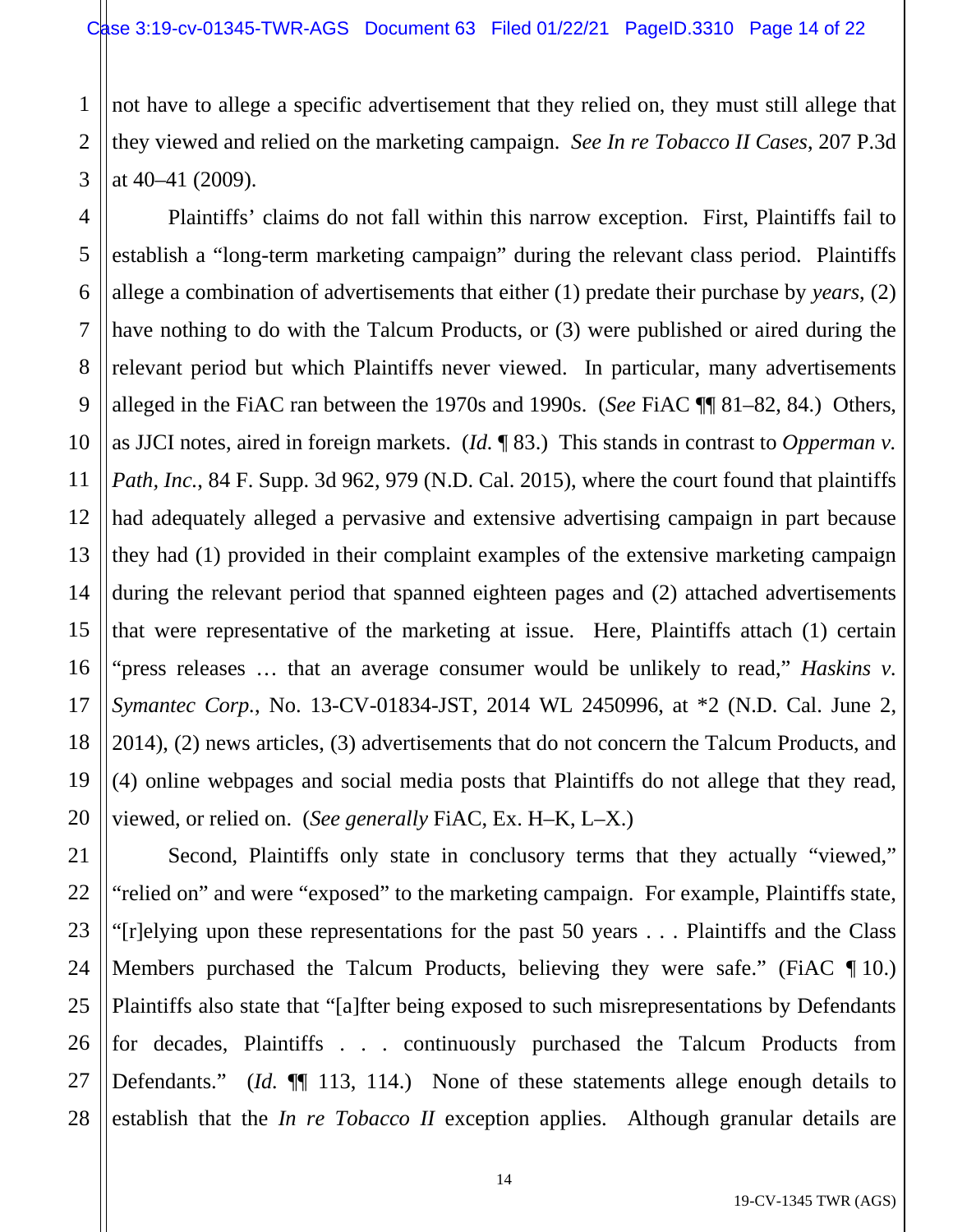1 2 3 4 5 6 7 8 9 10 11 12 unnecessary, courts have held that these types of conclusory statements fall short in establishing the *In re Tobacco II* exception. *See In re Anthem, Inc. Data Breach Litig.*, No. 15-MD-02617-LHK, 2016 WL 3029783, at \*37 (N.D. Cal. May 27, 2016) (stating that out of the 300 pages in the Second Amended Complaint, plaintiffs do not satisfy *In re Tobacco II* because they only allege a single, conclusory sentence that refers to reliance: "In reliance upon [Defendants' negligent] misrepresentations, Plaintiffs … purchased insurance or health benefits services from Defendants."); *see also Opperman v. Path, Inc.*, 84 F. Supp. 3d 962, 978 (N.D. Cal. 2015) (noting that the "single and bare allegation that [p]laintiffs viewed Apple's website, saw in-store advertisements, and/or [were] aware of Apple's representations regarding the safety and security of the iDevices prior to purchasing their own iDevices" does not establish the *In re Tobacco II* exception) (internal quotation marks omitted).

13 14 15 16 17 18 19 20 22 23 Plaintiffs respond unconvincingly. In their Opposition, Plaintiffs state that they sufficiently show that *In re Tobacco II* applies because they provide "specific examples of Defendants' marketing both within the four-year class period, and prior to the Class Period." (ECF No. 56 at 18.) But the paragraphs that Plaintiffs cite do not specify *when* or *how* Plaintiffs were exposed to these advertisements. (*See generally* FiAC ¶¶ 77–114.) Merely stating in conclusory fashion that they were exposed to Defendants' marketing campaign "for decades" or that Plaintiffs "viewed and read" Defendants' misrepresentations is not enough. *See Opperman v. Path,* 84 F. Supp. 3d 962, 982 (N.D. Cal. 2015) (stating that the plaintiffs' failure to "allege specific dates, or even timeframes, during which they were exposed to the [marketing] campaign" weighed against finding that the plaintiffs' claims were "sufficient under *Tobacco II*.").

21

24

25

26

27

28

# **4. Plaintiffs' Argument that JJCI Can Be Liable for the Mere Sale of the Talcum Products is Foreclosed**

Lastly, Plaintiffs state that the mere sale of the Talcum Products by JJCI constitutes a deceptive act. (FiAC  $\P$  112.) In other words, independent of any fraudulent misrepresentation in its advertising, selling the Talcum Products in retail stores *alone*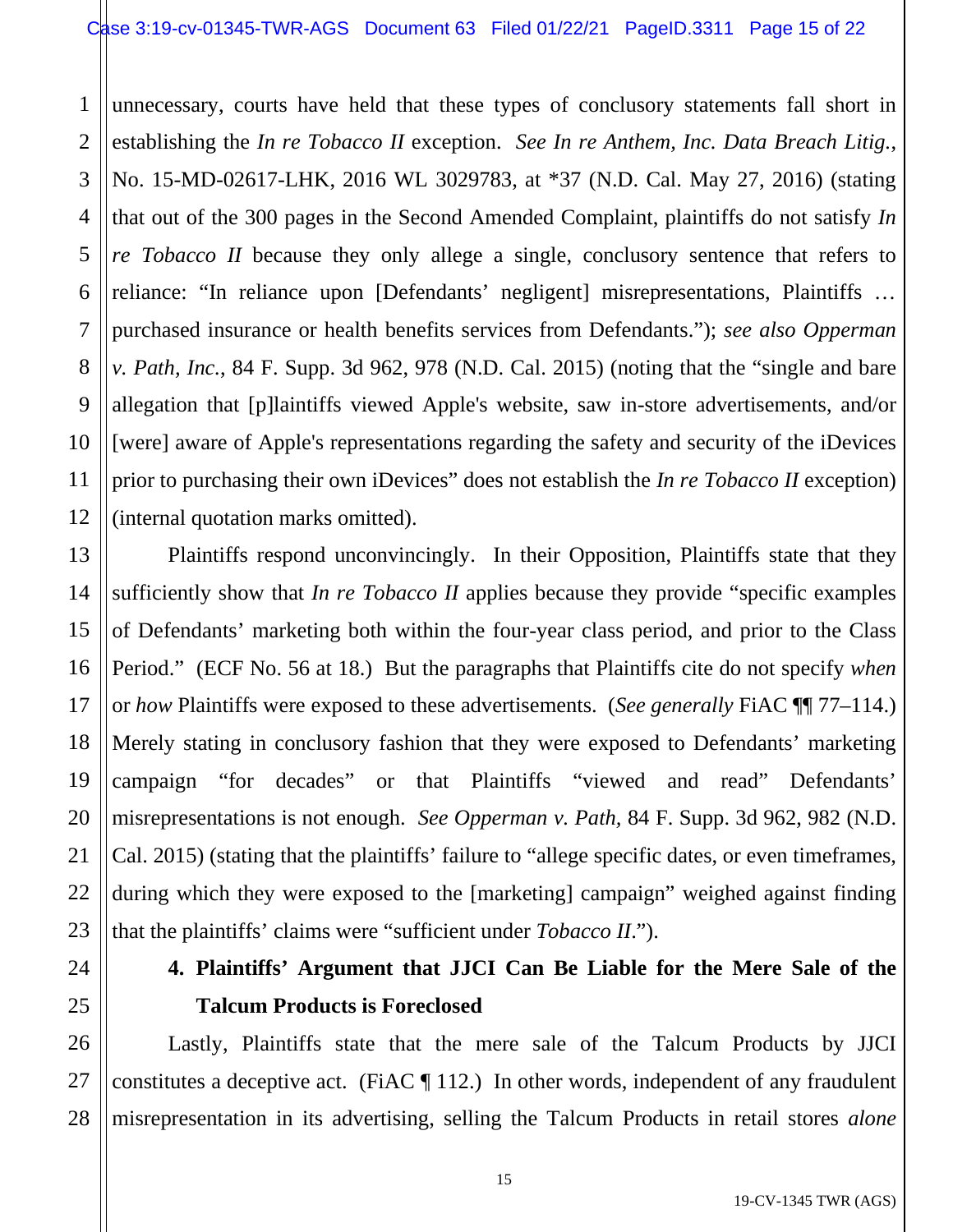1 2 constitutes the deceptive act that misled consumers into thinking that the products were safe, when they were not.

3 4 5 6 7 8 9 10 11 12 13 14 15 16 17 Plaintiffs lack adequate support in making this claim, and the cases they rely on do not help. As Plaintiffs themselves explain, the defendants in each of the cases they cite were allegedly liable because they *failed to disclose material information* about their products. *That* is what made the mere act of selling their product a deceptive act. For example, *Daniel v. Ford Motor Co.*, 806 F.3d 1217, 1225–126 (9th Cir. 2015) concerned Ford's failure to disclose an alleged defect in their Ford Focus vehicles. In *Collins v. eMachines, Inc.*, 134 Cal. Rptr. 3d 588, 592–93, 596 (2011), the plaintiffs sued—and the court found liability—based on a fraudulent concealment theory. And contrary to Plaintiffs' argument, *Mirkin v. Wasserman*, 858 P.2d 568 (1993) does not support the claim that courts "routinely" hold that the mere sale of a product constitutes a deceptive act. (ECF No. 56 at 10.) Rather, the court expressly rejected that argument in the context of stock markets. *See id.* at 584. All of the other cases that Plaintiffs cite do not support their claims at all. *See Steroid Hormone Prod. Cases*, 104 Cal. Rptr. 3d 329 (2010); *All. Mortg. Co. v. Rothwell*, 900 P.2d 601 (1995); *Engalla v. Permanente Med. Grp., Inc.*, 938 P.2d 903 (1997).

18 19 20 21 22 23 24 25 26 27 28 As Judge Sabraw held, Plaintiffs may not base their UCL, FAL, and CLRA claims on Defendants' failure to disclose. (ECF No. 41 at 12.) Proposition 65 foreclosed that argument. (*Id.*) Thus, Plaintiffs may not rely on the cases cited above to argue that the mere sale of the Talcum Products by JJCI constitutes a deceptive act that gives rise to liability. The Court also finds unconvincing Plaintiffs' claim that JJCI's placement of its Baby Powder next to other JJCI baby products or in the baby product aisles at retail stores was deceptive. Plaintiffs argue that JJCI's product placement gave the impression that its Baby Powder were safe and pure, or appropriate for use on babies, when they were not. (FiAC ¶ 89). But here, and as noted above, Plaintiffs have not first shown that JJCI's Baby Powder are in fact *unsafe*, as instructed by Judge Sabraw and required under Rule 9(b). This is critical. Without sufficiently showing that the product is unsafe,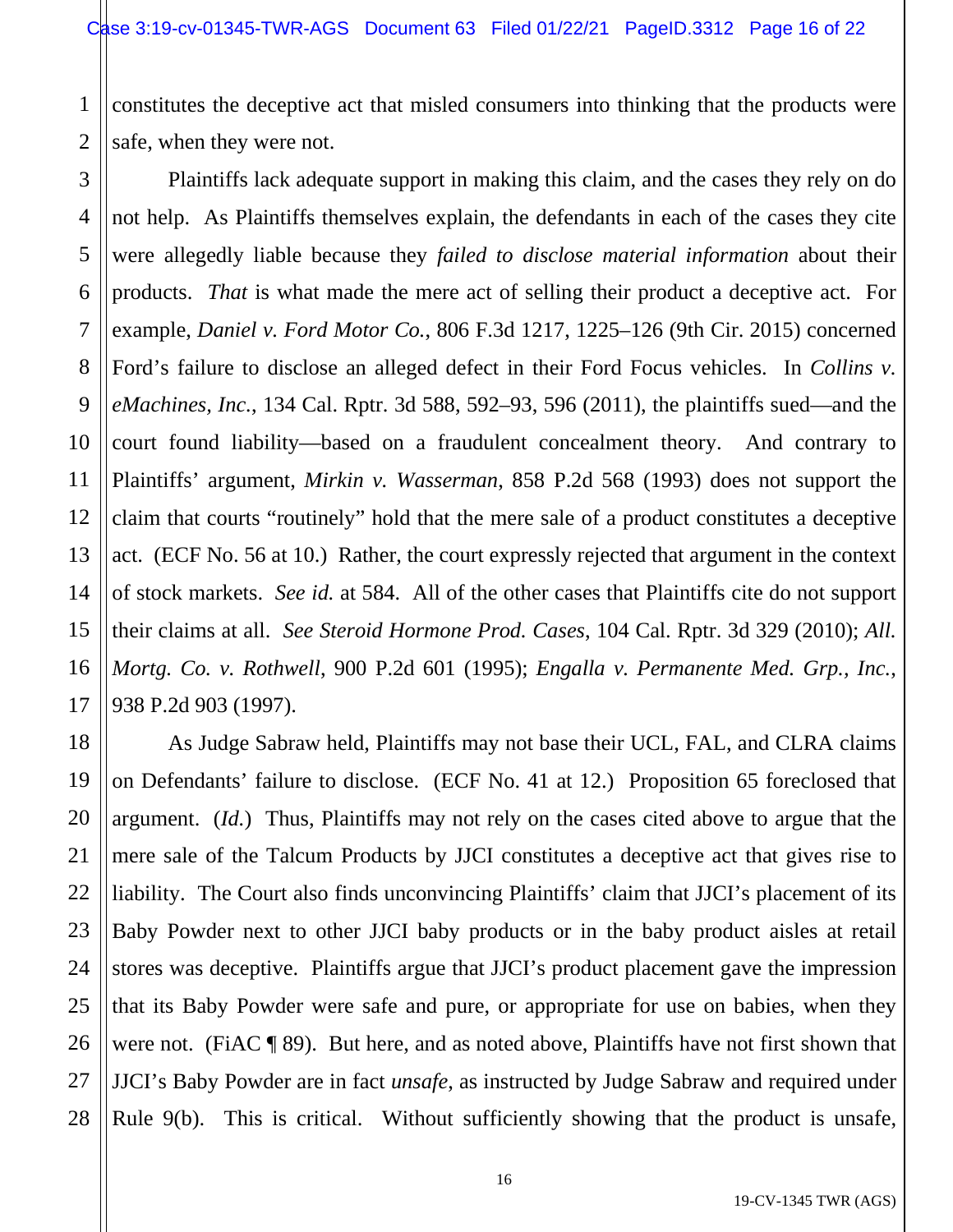1 2 3 4 5 6 7 8 9 10 11 12 13 Plaintiffs cannot establish anything deceptive or misleading about JJCI's product placement. Further, with respect to Plaintiffs' claim that JJCI placed its Baby Powder next to other JJCI baby products to give the impression that it was "safe" and "pure," Plaintiffs fail to rule out other reasons that JJCI might have had for this product arrangement. For example, JJCI might have wanted to place its baby products together including its Baby Powder—to distinguish them from other manufacturers' products. *See Cheslow v. Ghiradelli Chocolate Co.*, No. 19-cv-7467-PJH (N.D. Cal. April 08, 2020) (noting that the "ultimate impact" of the allegedly deceptive product placement is unclear because the products could have been organized and placed together for being "made by the same manufacturer" and thus "grouped together to distinguish from products made by other manufacturers"—not for some allegedly deceptive purpose). Here, without more facts, Plaintiffs have not adequately shown that their interpretation of JJCI's product placement meets the plausibility standard to survive a motion to dismiss.

As evident from the discussion above, Plaintiffs fail to satisfy Rule 9(b)'s pleading standard. In particular, they (1) fail to allege the specific misrepresentation that they viewed and relied on, and (2) they fail to establish that JJCI engaged in an extensive, long-term marketing campaign. The Court therefore **GRANTS** JJCI's motion to dismiss.

## **A. Defendant Bausch**

14

15

16

17

18

19

20

21

22

23

24

25

27

Plaintiffs' claims against Bausch also fall short of Rule 9(b). In particular, Plaintiffs continue to lump JJCI and Bausch together without identifying the specific statements that Bausch made during the class period—and critically, after Bausch purchased the STS product line. Also, Plaintiffs do not adequately plead the particularities that Rule 9(b) requires. For these reasons, the Court **GRANTS** Bausch's motion to dismiss.4

<sup>26</sup> 28 <sup>4</sup> Plaintiffs also argue that the mere sale of the STS product by Bausch constitutes a deceptive act. (ECF No. 57 at 9–10.) This theory is not viable for the same reason that it fell short against JJCI. Further, because Bausch never placed its STS product in retail stores' baby product aisles, Plaintiffs' claim against Bausch on this ground is unavailing.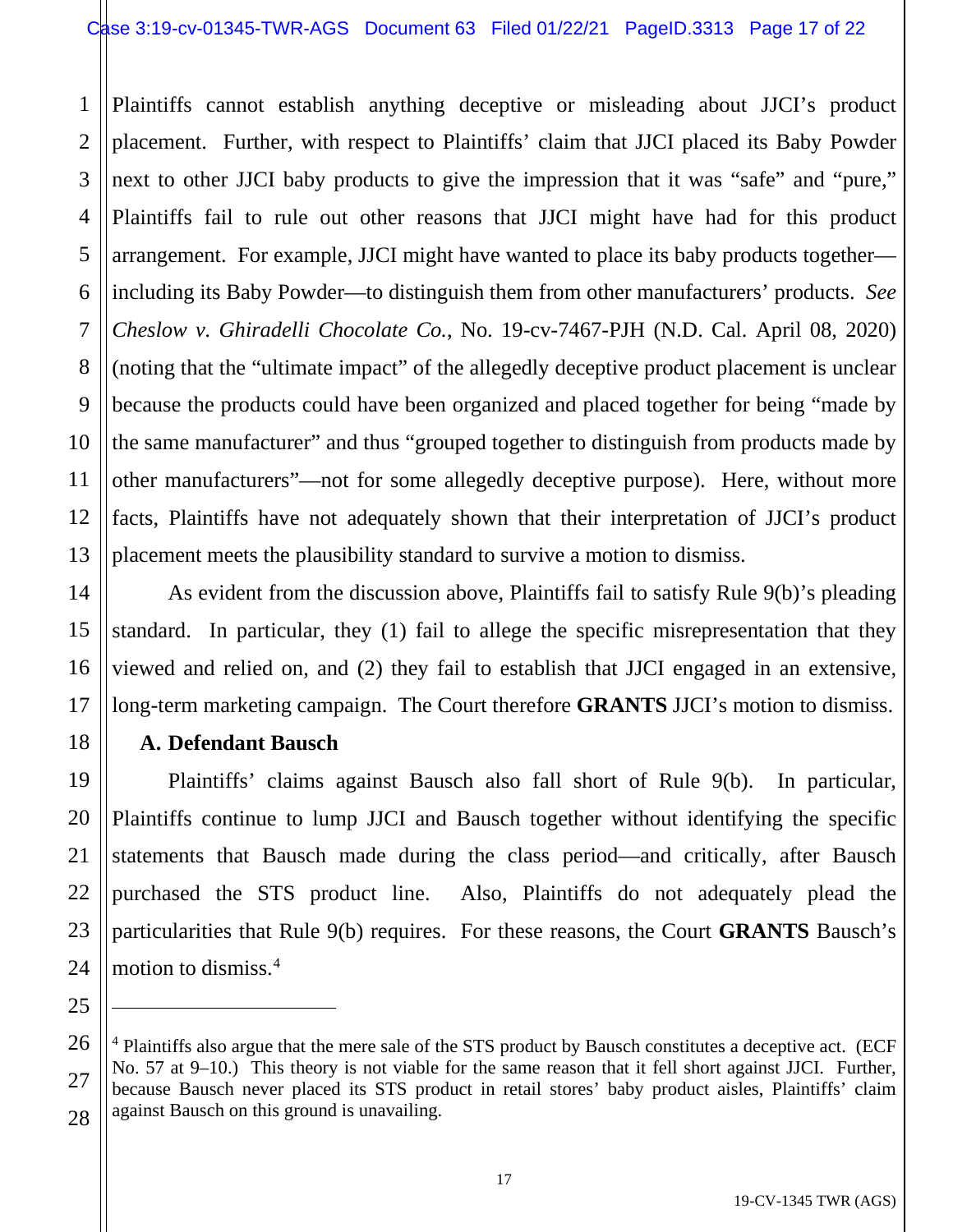# **1. Lumping**

As noted above, Rule 9(b) does not allow the lumping of multiple defendants. *See Destfino v. Reisewig*, 650 F.3d 952, 958 (9th Cir. 2011). Since Rule 9(b) aims to give fair notice to each defendant of their misconduct, lumping makes it unclear which Defendant committed the misconduct at issue.

Here, and similar to the TAC, Plaintiffs continue to lump JJCI and Bausch together. Plaintiffs allege that "*Defendants*" represent that their products are "pure," "most pure," "asbestos-free" without identifying which Defendant—JJCI or Bausch made the statement. (FiAC ¶¶ 5 114, 135.) Indeed, some of the alleged statements like "pure," "most pure," and "asbestos-free," trace back to JJCI only. Other statements about STS *predate* Bausch's acquisition of the product line. (*See id.* ¶ 60.) Thus, those statements cannot be attributed to Bausch because Bausch did not own STS at the time of the alleged misrepresentation.

Plaintiffs try to overcome this "lumping" deficiency in two ways. First, Plaintiffs argue that because JJCI's and Bausch's products are substantially similar, reasonable consumers who view JJCI's advertisements would reasonably believe that the same representations hold true for Bausch's STS products. (FiAC ¶ 106.) This theory does not comport with Rule 9(b). As noted above, Rule 9(b) requires that Plaintiffs identify the specific fraudulent act that *each* defendant committed. Here, Bausch had nothing to do with JJCI's advertisements. The mere similarities between the Talcum Products does not mean that Plaintiffs may impute the statements that JJCI made to Bausch. Second, to the extent that Plaintiffs argue Bausch *ratified* JJCI's advertisements (*id.* at ¶ 103), Plaintiffs fail to make the requisite showing. Ratification requires a "ratifiable act," which means that the actor must have "acted or purported to act as an agent on the person's behalf." *Kristensen v. Credit Payment Servs. Inc.*, 879 F.3d 1010, 1014 (9th Cir. 2018) (citing Restatement (Third) of Agency § 4.03). The doctrine of ratification does not apply when the actor is "not an agent and does not purport to be one." *Id.* (internal citations omitted). Here, Plaintiffs do not even attempt to show that JJCI and Bausch shared an agency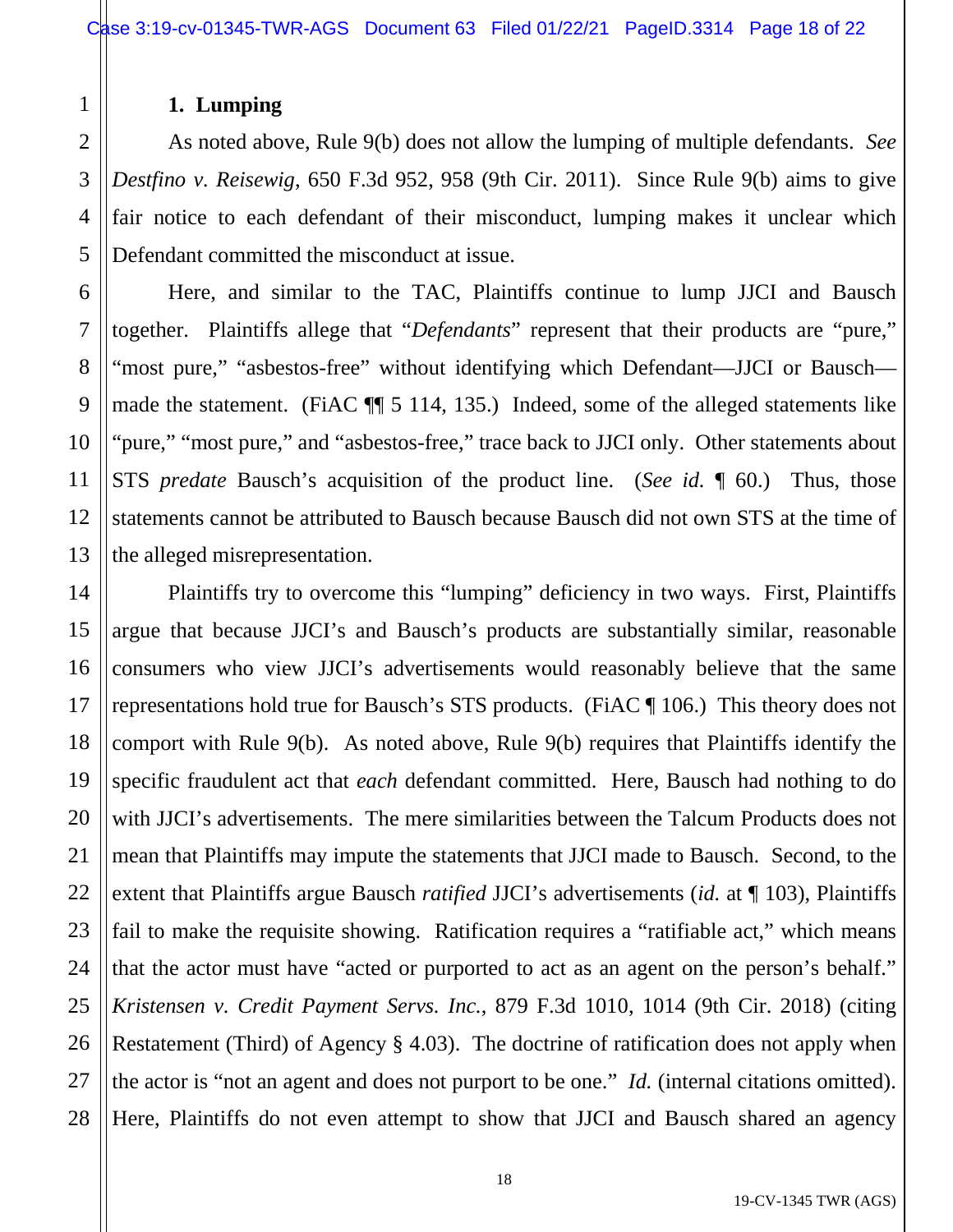1 2 3 4 5 relationship. Thus, Plaintiffs fail to establish that Bausch ratified JJCI's statements. *See France Telecom S.A. v. Marvell Semiconductor Inc.*, 82 F. Supp. 3d 987, 995 (N.D. Cal. 2015) (stating that plaintiffs had not established agency or ratification because they failed to present any evidence that the alleged agent acted on the alleged principal's behalf or agreed to be subject to the alleged principal's control).

#### **2. Rule 9(b) and Reliance**

7 8 9 10 11 12 13 14 15 16 17 18 19 20 21 22 23 24 25 When stripped of its lumping, Plaintiffs can attribute only the following statements to Bausch: (1) that the STS products have been sold for "nearly 50 years"; and that (2) Bausch marketed STS using the slogan, "stay fresh." (FiAC ¶¶ 101, 114.) Here, Plaintiffs fail to provide any of the details that Rule 9(b) requires. In particular, they do not allege *when* and *where* they viewed the advertisement that stated "stay fresh" or that STS has been sold for "nearly 50 years." (*See id.*) Furthermore, Plaintiffs fail to allege *which particular advertisement* they viewed or read that led them to believe that the STS product was safe. (*See id.* ¶ 114.) Merely stating that Plaintiffs were "convinced" by "BHUS's marketing" that STS had been sold for "nearly 50 years" without identifying the specific advertisement that they saw is not enough to satisfy Rule 9(b)'s demands. *See Herrera v. Estee Lauder Companies, Inc.*, 2012 WL 12507876, at \*4 (C.D. Cal. Sept. 20, 2012) (finding that the plaintiffs' claims do not satisfy Rule 9(b) requirements because they "point to no particular advertisements or promotional materials that they were personally exposed to."); *see also Thornton v. Micro-Star Int'l Co.*, No. 217CV03231CASAFMX, 2017 WL 10621210, at \*7 (C.D. Cal. Aug. 21, 2017) (finding that plaintiffs' claim(s) fall short of Rule 9(b) in part because they do not identify which advertisements or promotional materials that they read). Moreover, Plaintiffs do not allege in the FiAC that they relied on the alleged misrepresentations made by Bausch. Any explicit mention of reliance in Plaintiffs' pleadings traces back to statements made by JJCI, not Bausch. (*See* FiAC ¶¶ 93–95.)

6

28 / / /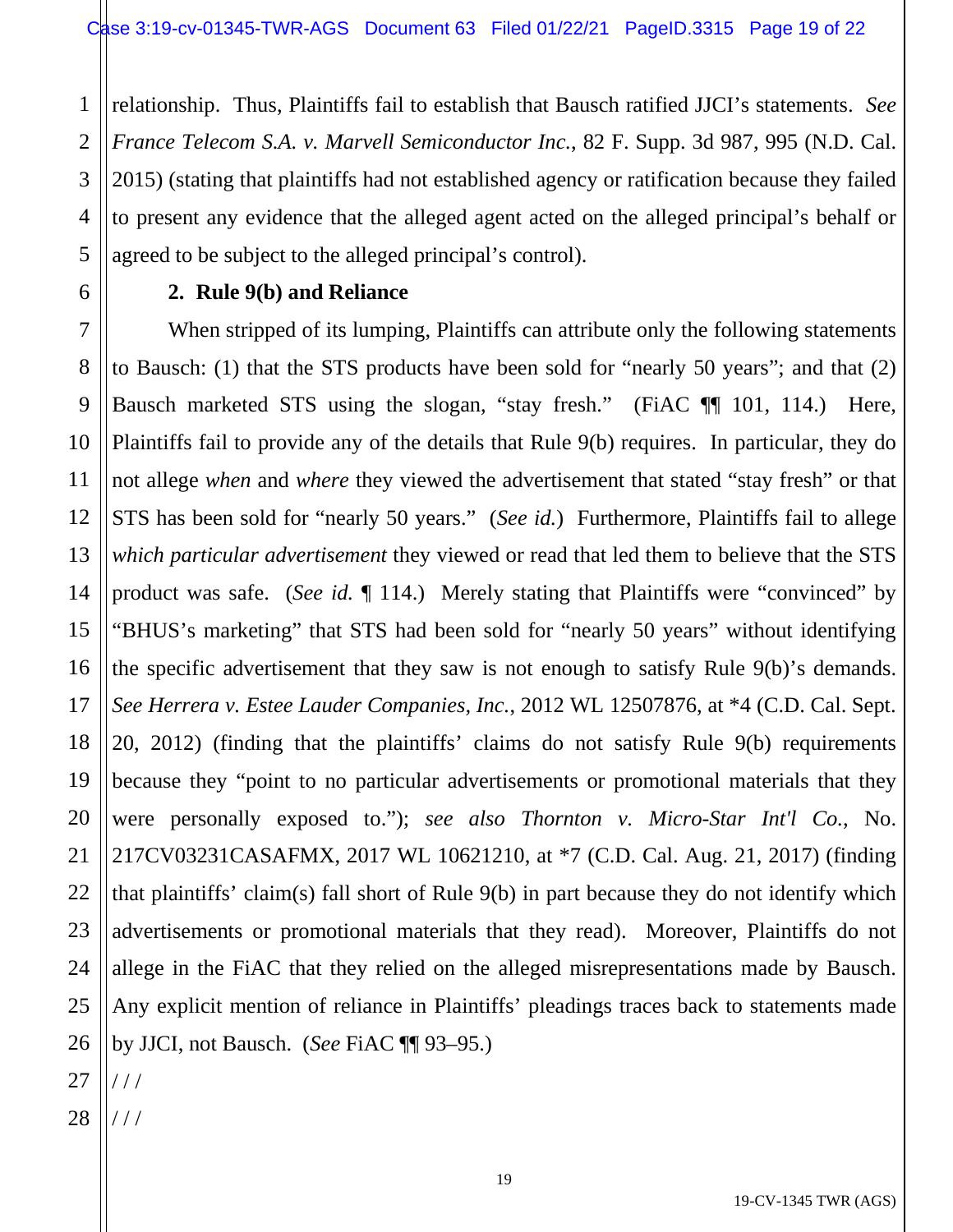# **3.** *In re Tobacco II* **Exception Does Not Apply**

Here again, Plaintiffs try to overcome their shortcomings by alleging that *In re Tobacco II* applies. And here again, it does not. Plaintiffs fail to show that Bausch engaged in a long-term marketing campaign. Plaintiffs lump JJCI and Bausch together in the FiAC by alleging that "Defendants" engaged in a long-term marketing campaign. (*See* FiAC ¶¶ 108–09.) But Plaintiffs fail to state which part of the long-term marketing campaign traces back to Bausch. And further, Plaintiffs' claims in the FiAC are factually impossible. In particular, Plaintiffs allege that Defendants had engaged in a deceptive marketing campaign "for decades." (*Id.* ¶ 113.) But Bausch had only acquired the STS product line in 2012. (*See id.* ¶ 12.) Thus, as currently pled, Plaintiffs have not made the requisite showing that Bausch engaged in a long-term marketing campaign to establish that the *In re Tobacco II* exception applies.

Put simply, Plaintiffs cannot put words in Bausch's mouth. When stripped of its lumping, Plaintiffs cannot show that Bausch engaged in a long-term marketing campaign. In addition, Plaintiffs cannot satisfy Rule 9(b) by alleging *when* and *where* they saw the alleged misrepresentations at issue. As a result, the Court **GRANTS** Bausch's motion to  $dismiss.<sup>5</sup>$ 

## **B. Leave to Amend**

Federal Rule of Civil Procedure 15(a) states that "the court should freely give leave [to amend] when justice so requires." In making this decision, the district court must consider Rule 15's purpose, which is to "facilitate decision on the merits, rather than on the pleadings or technicalities." *United States v. Webb*, 655 F.2d 977, 979 (9th Cir.

28

1

2

3

4

5

6

7

8

9

10

11

12

13

14

15

16

17

18

19

20

21

22

<sup>24</sup> 25 26 27 <sup>5</sup> Since Plaintiffs fail to satisfy Rule 9(b)'s pleading standard, the Court does not have to engage in the reasonable consumer test. Indeed, without knowing which advertisement Plaintiffs relied on, the Court has no alleged misrepresentation to analyze under the reasonable consumer test. *See Tabler v. Panera LLC*, No. 19-CV-01646-LHK, 2020 WL 3544988, at \*7 (N.D. Cal. June 30, 2020) (stating that the "[p]laintiff must plead which specific advertisements she saw, believed, and relied upon in order for the Court to assess how a reasonable consumer would view the different advertisements.") (internal quotation marks omitted).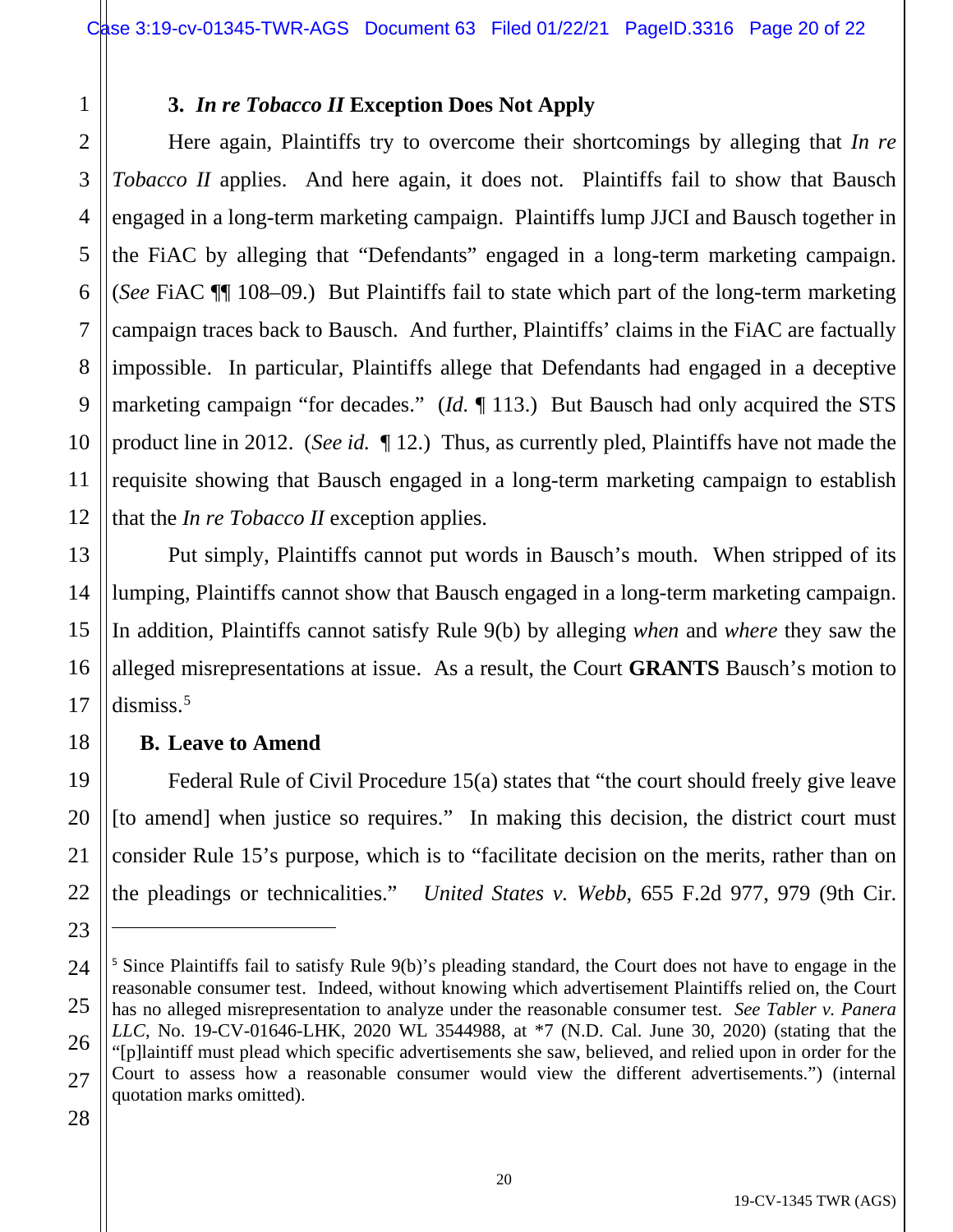1 2 3 4 5 6 7 1981). But the court may still deny leave for various reasons, including the "repeated failure to cure deficiencies by amendments previously allowed" or "futility of amendment." *Carvalho v. Equifax Info. Servs., LLC*, 629 F.3d 876, 892–93 (9th Cir. 2010) (quoting *Foman v. Davis*, 371 U.S. 178, 182 (1962)). "The district court's discretion to deny leave to amend is particularly broad where a plaintiff previously has amended the complaint." *World Wide Rush, LLC v. City of Los Angeles*, 606 F.3d 676, 690 (9th Cir. 2010).

8 9 10 11 12 13 14 15 16 17 18 19 20 21 Here, the Court **DENIES** leave to amend. Granting leave to amend would allow Plaintiffs to file a *sixth* amended complaint in order to address the same shortcomings that have persisted in their pleadings—namely, their failure to satisfy Rule 9(b). Given how little Plaintiffs have changed the FiAC from the TAC, it seems unlikely that Plaintiffs can rectify the same fundamental deficiencies that have plagued their complaints. Plaintiffs have failed to identify which specific advertisements they viewed, read, or relied on. And to the extent they have, they cite advertisements that are irrelevant and do not concern the Talcum Products. Plaintiffs have had notice about their failure to plead with particularity since Defendants filed their motions to dismiss the *Second* Amended Complaint. (*See* ECF Nos. 17, 19.) They have also received clear guidance from Judge Sabraw when he dismissed the TAC. And yet, despite having multiple opportunities to address their shortcomings, Plaintiffs continue to be unable to clear the Rule 9(b) hurdle. Thus, the Court concludes that granting leave to amend would be futile and the Defendants' motions to dismiss are **GRANTED WITH PREJUDICE**.

#### **CONCLUSION**

24 25 26 Because Plaintiffs have failed to satisfy the pleading requirements of Rule 9(b), the Court **DISMISSES** Plaintiffs' FiAC. Further, given Plaintiffs' repeated failure to address the same issues, the Court **GRANTS** Defendants JJCI's and Bausch's motions to / / / / / /

28 / / /

22

23